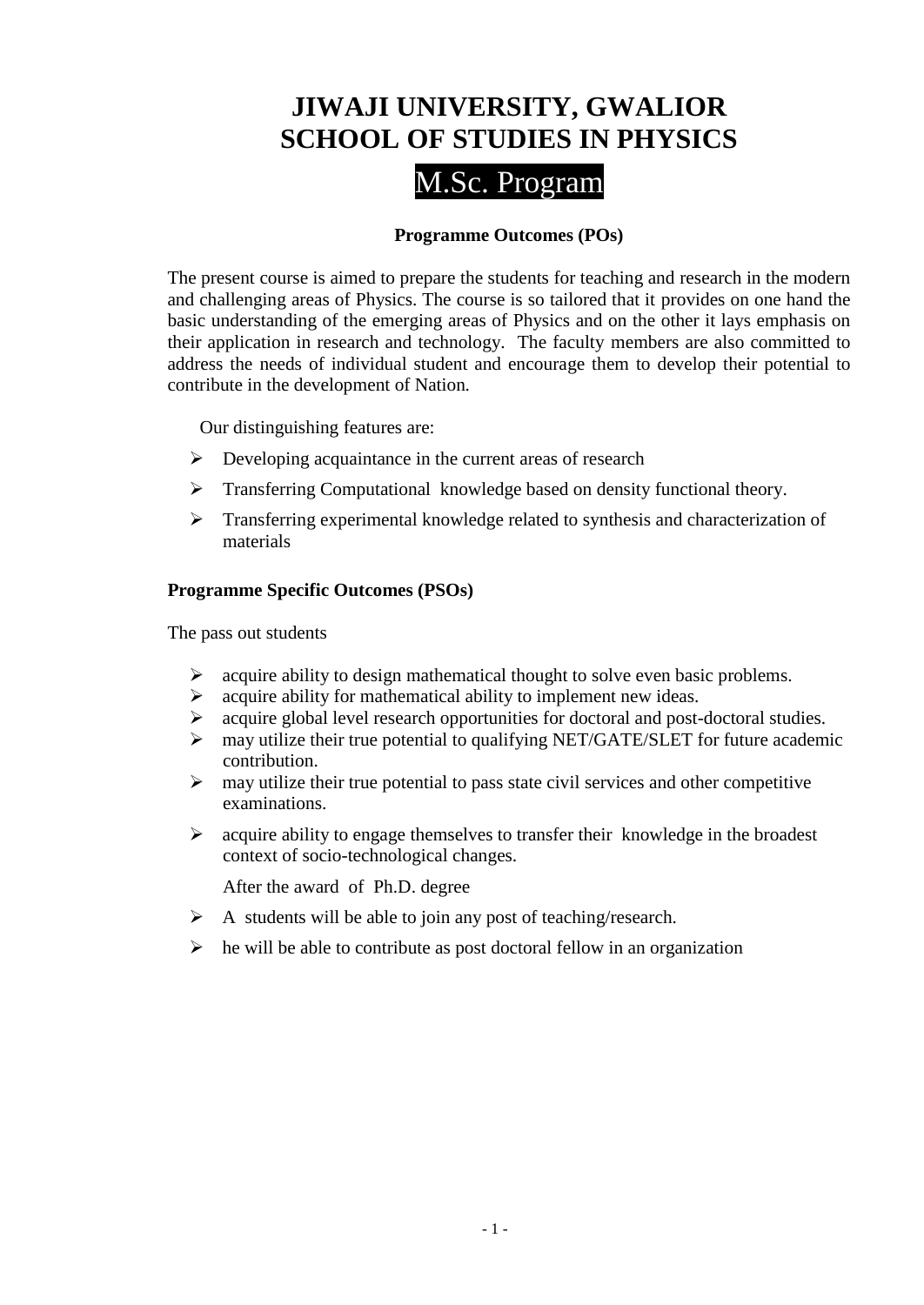# First Semester (July - December 2020)

Note: Each course shall be of 100 Marks out of which 40 marks are allotted to internal assessment and 60 marks for End semester examination. Minimum pass marks are 14 for the internal assessment and 21 for the University End Semester Examination. 25% of the syllabus in each paper shall be covered through ICT.

|            |                                                  | Inter- | End      | Max.         | Credits       |
|------------|--------------------------------------------------|--------|----------|--------------|---------------|
|            |                                                  | nal    | Sem.Exam | <b>Marks</b> |               |
| $PT - 101$ | METHODS IN MATHEMATICAL PHYSICS                  |        |          | 100          | 3             |
|            | Internal assessment test/seminar/assignment      | 40     |          |              |               |
|            | End semester examination                         |        | 60       |              |               |
| $PT - 102$ | <b>CLASSICAL MECHANICS</b>                       |        |          | 100          | 3             |
|            | Internal assessment test/seminar/assignment      | 40     |          |              |               |
|            | End semester examination                         |        | 60       |              |               |
| $PT - 103$ | ELECTROMAGNETISM & NON-LINEAR OPTICS             |        |          | 100          | $\mathcal{F}$ |
|            | Internal assessment test/seminar/assignment      | 40     |          |              |               |
|            | End semester examination                         |        | 60       |              |               |
| $PT - 104$ | SEMICONDUCTOR ELECTRONICS                        |        |          | 100          | 3             |
|            | Internal assessment test/seminar/assignment      | 40     |          |              |               |
|            | End semester examination                         |        | 60       |              |               |
| $PL - 105$ | <b>GENERAL PHYSICS LAB. I</b>                    |        |          | 100          | 3             |
|            | Seminar/Internal test/Viva-voce/Practical Record | 40     |          |              |               |
|            | End semester examination                         |        | 60       |              |               |
| $PL - 106$ | <b>GENERAL PHYSICS LAB. II</b>                   |        |          | 100          | 3             |
|            | Seminar/Internal test/Viva-voce/Practical Record | 40     |          |              |               |
|            | End semester examination                         |        | 60       |              |               |
| $PA-107$   | Assignment on an assigned topic                  | 100    |          | 100          | 2             |
| $PV - 108$ | Comprehensive viva-voce                          | 100    |          | 100          | 4             |
|            |                                                  |        |          |              |               |
|            |                                                  |        | Total    | 800          | 24            |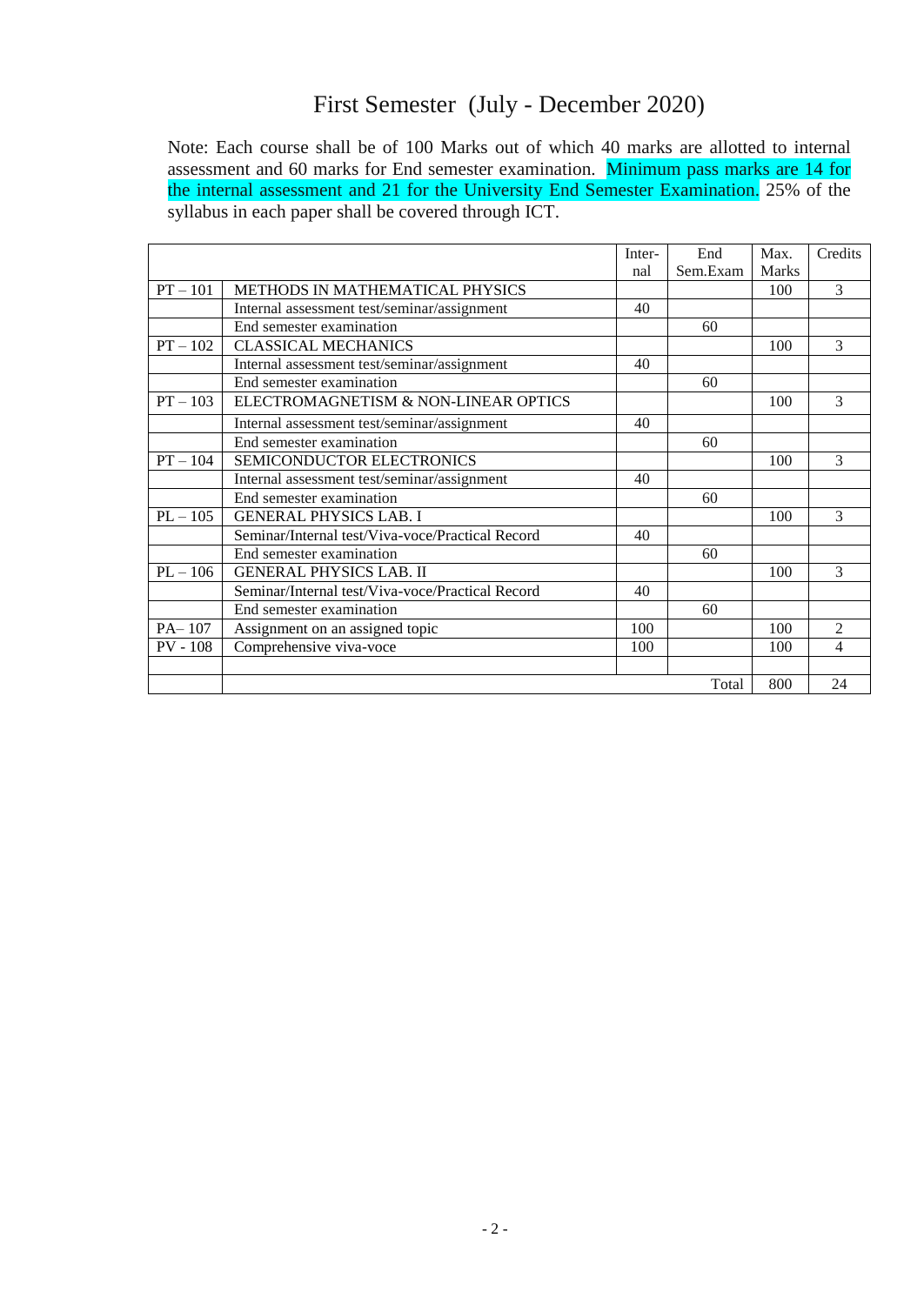# *II Semester (January - June 2021)*

Note: Each course shall be of 100 Marks out of which 40 marks are allotted to internal assessment and 60 marks for End semester examination. Minimum pass marks are 14 for the internal assessment and 21 for the University End Semester Examination. 25% of the syllabus in each paper shall be covered through ICT.

|            |                                                         | Inter- | End   | Max.  | Credits        |
|------------|---------------------------------------------------------|--------|-------|-------|----------------|
|            |                                                         | nal    | Sem.  | Marks |                |
|            |                                                         |        | Exam  |       |                |
| $PT - 201$ | CLASSICAL ELECTRODYNAMICS AND ANTENNAE                  |        |       | 100   | 3              |
|            | <b>PHYSICS</b>                                          |        |       |       |                |
|            | Internal assessment test/seminar/assignment             | 40     |       |       |                |
|            | End semester examination                                |        | 60    |       |                |
| $PT - 202$ | NON-RELATIVISTIC QUANTUM MECHANICS                      |        |       | 100   | 3              |
|            | Internal assessment test/seminar/assignment             | 40     |       |       |                |
|            | End semester examination                                |        | 60    |       |                |
| PT-203     | BASIC ELEMENTS OF SOLID STATE PHYSICS                   |        |       | 100   | 3              |
|            | Internal assessment test/seminar/assignment             | 40     |       |       |                |
|            | End semester examination                                |        | 60    |       |                |
| $PT - 204$ | NUMERICAL COMPUTATIONAL METHODS                         |        |       | 100   | 3              |
|            | Internal assessment test/seminar/assignment             | 40     |       |       |                |
|            | End semester examination                                |        | 60    |       |                |
| $PL - 205$ | <b>GENERAL Physics LAB. I</b>                           |        |       | 100   | 3              |
|            | Seminar/Internal test/Viva-voce/Practical Record        | 40     |       |       |                |
|            | End semester examination                                |        | 60    |       |                |
| $PL - 206$ | ELECTRONICS LAB. II                                     |        |       | 100   | 3              |
|            | Seminar/Internal test/Viva-voce/Practical Record        | 40     |       |       |                |
|            | End semester examination                                |        | 60    |       |                |
| $PA - 207$ | Report based on participation in Yoga Classes/ Physical | 100    |       | 100   | $\overline{c}$ |
|            | Education/ Study tour arranged by the Department.       |        |       |       |                |
| $PV - 208$ | Comprehensive viva-voce                                 | 100    |       | 100   | $\overline{4}$ |
|            |                                                         |        |       |       |                |
|            |                                                         |        | Total | 800   | 24             |

Note: Students are required to complete one available course of 8-12 weeks "online learning through SWAYAM" during second and / or third semester. They have to submit the pass certificate issued by the course coordinator of that SWAYAM course in the beginning of the fourth semester.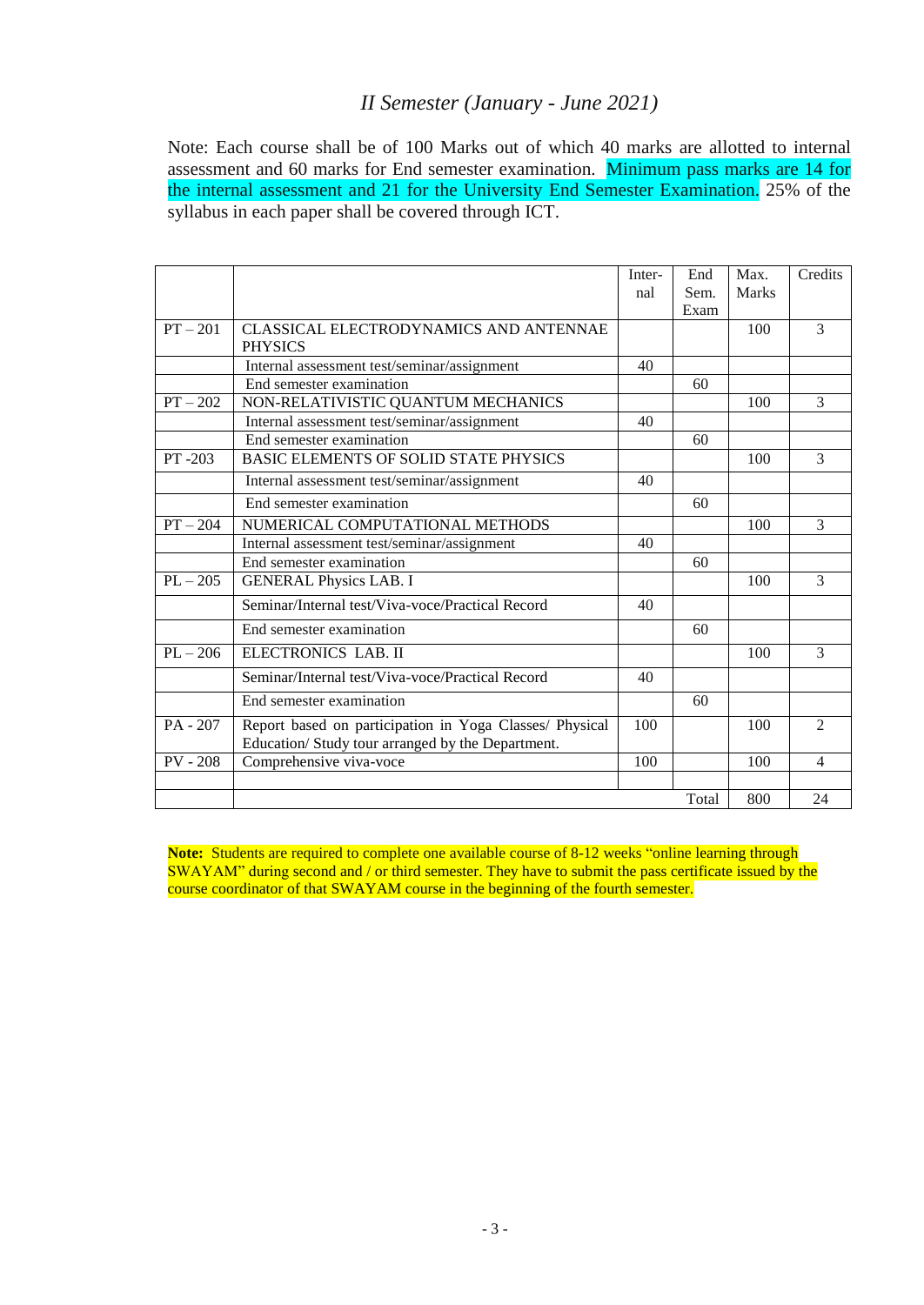# III SEMESTER (July - December 2021)

Note: Each course shall be of 100 Marks out of which 40 marks are allotted to internal assessment and 60 marks for End semester examination. Minimum pass marks are 14 for the internal assessment and 21 for the University End Semester Examination. 25% of the syllabus in each paper shall be covered through ICT.

| Marks<br>Sem.<br>nal<br>Exam<br>$PT - 301$<br>3<br>QUANTUM MECHANICS AND APPROXIMATIONS<br>100<br>Internal assessment test/seminar/assignment<br>40<br>End semester examination<br>60<br>$PT - 302$<br>ATOMIC PHYSICS AND MOLECULAR<br>$\overline{3}$<br>100<br><b>SPECTROSCOPY</b><br>Internal assessment test/seminar/assignment<br>40<br>End semester examination<br>60<br>PT-303<br><b>CONDENSED MATTER PHYSICS</b><br>3<br>100<br>Internal assessment test/seminar/assignment<br>40<br>End semester examination<br>60<br>MICROWAVE AND OPTICAL COMMUNICATION<br>$PT - 304$<br>3<br>100<br>Internal assessment test/seminar/assignment<br>40<br>End semester examination<br>60<br>$PT - 305$<br><b>MATERIALS SCIENCE - I</b><br>3<br>100<br>40<br>Internal assessment test/seminar/assignment<br>End semester examination<br>60<br>$PT - 306$<br>ASSEMBLY LANGUAGE AND Python<br>100<br>3<br>PROGRAMMING<br>Internal assessment test/seminar/assignment<br>40<br>End semester examination<br>60<br>$PL - 307$<br><b>GENERAL Physics LAB. I</b><br>3<br>100<br>Seminar/Internal test/Viva-voce/Practical Record<br>40<br>End semester examination<br>60<br>$PL - 308$<br>ELECTRONICS LAB. II<br>$\mathcal{F}$<br>100<br>Seminar/Internal test/Viva-voce/Practical Record<br>40<br>End semester examination<br>60<br>$PL - 309$<br>MATERIAL SCIENCE LABORATORY<br>100<br>3<br>Seminar/Internal test/Viva-voce/Practical Record<br>40<br>End semester examination<br>60<br>$PL - 310$<br><b>COMPUTER SCIENCE LABORATORY</b><br>3<br>100<br>Seminar/Internal test/Viva-voce/Practical Record<br>40<br>End semester examination<br>60<br>$PA - 311$<br>10 <sub>0</sub><br>$\overline{2}$<br>Assignment on an assigned topic<br>100 |            |                         | Inter- | End | Max. | Credits  |
|-----------------------------------------------------------------------------------------------------------------------------------------------------------------------------------------------------------------------------------------------------------------------------------------------------------------------------------------------------------------------------------------------------------------------------------------------------------------------------------------------------------------------------------------------------------------------------------------------------------------------------------------------------------------------------------------------------------------------------------------------------------------------------------------------------------------------------------------------------------------------------------------------------------------------------------------------------------------------------------------------------------------------------------------------------------------------------------------------------------------------------------------------------------------------------------------------------------------------------------------------------------------------------------------------------------------------------------------------------------------------------------------------------------------------------------------------------------------------------------------------------------------------------------------------------------------------------------------------------------------------------------------------------------------------------------------------------------------------------------|------------|-------------------------|--------|-----|------|----------|
|                                                                                                                                                                                                                                                                                                                                                                                                                                                                                                                                                                                                                                                                                                                                                                                                                                                                                                                                                                                                                                                                                                                                                                                                                                                                                                                                                                                                                                                                                                                                                                                                                                                                                                                                   |            |                         |        |     |      |          |
|                                                                                                                                                                                                                                                                                                                                                                                                                                                                                                                                                                                                                                                                                                                                                                                                                                                                                                                                                                                                                                                                                                                                                                                                                                                                                                                                                                                                                                                                                                                                                                                                                                                                                                                                   |            |                         |        |     |      |          |
|                                                                                                                                                                                                                                                                                                                                                                                                                                                                                                                                                                                                                                                                                                                                                                                                                                                                                                                                                                                                                                                                                                                                                                                                                                                                                                                                                                                                                                                                                                                                                                                                                                                                                                                                   |            |                         |        |     |      |          |
|                                                                                                                                                                                                                                                                                                                                                                                                                                                                                                                                                                                                                                                                                                                                                                                                                                                                                                                                                                                                                                                                                                                                                                                                                                                                                                                                                                                                                                                                                                                                                                                                                                                                                                                                   |            |                         |        |     |      |          |
|                                                                                                                                                                                                                                                                                                                                                                                                                                                                                                                                                                                                                                                                                                                                                                                                                                                                                                                                                                                                                                                                                                                                                                                                                                                                                                                                                                                                                                                                                                                                                                                                                                                                                                                                   |            |                         |        |     |      |          |
|                                                                                                                                                                                                                                                                                                                                                                                                                                                                                                                                                                                                                                                                                                                                                                                                                                                                                                                                                                                                                                                                                                                                                                                                                                                                                                                                                                                                                                                                                                                                                                                                                                                                                                                                   |            |                         |        |     |      |          |
|                                                                                                                                                                                                                                                                                                                                                                                                                                                                                                                                                                                                                                                                                                                                                                                                                                                                                                                                                                                                                                                                                                                                                                                                                                                                                                                                                                                                                                                                                                                                                                                                                                                                                                                                   |            |                         |        |     |      |          |
|                                                                                                                                                                                                                                                                                                                                                                                                                                                                                                                                                                                                                                                                                                                                                                                                                                                                                                                                                                                                                                                                                                                                                                                                                                                                                                                                                                                                                                                                                                                                                                                                                                                                                                                                   |            |                         |        |     |      |          |
|                                                                                                                                                                                                                                                                                                                                                                                                                                                                                                                                                                                                                                                                                                                                                                                                                                                                                                                                                                                                                                                                                                                                                                                                                                                                                                                                                                                                                                                                                                                                                                                                                                                                                                                                   |            |                         |        |     |      |          |
|                                                                                                                                                                                                                                                                                                                                                                                                                                                                                                                                                                                                                                                                                                                                                                                                                                                                                                                                                                                                                                                                                                                                                                                                                                                                                                                                                                                                                                                                                                                                                                                                                                                                                                                                   |            |                         |        |     |      |          |
|                                                                                                                                                                                                                                                                                                                                                                                                                                                                                                                                                                                                                                                                                                                                                                                                                                                                                                                                                                                                                                                                                                                                                                                                                                                                                                                                                                                                                                                                                                                                                                                                                                                                                                                                   |            |                         |        |     |      |          |
|                                                                                                                                                                                                                                                                                                                                                                                                                                                                                                                                                                                                                                                                                                                                                                                                                                                                                                                                                                                                                                                                                                                                                                                                                                                                                                                                                                                                                                                                                                                                                                                                                                                                                                                                   |            |                         |        |     |      |          |
|                                                                                                                                                                                                                                                                                                                                                                                                                                                                                                                                                                                                                                                                                                                                                                                                                                                                                                                                                                                                                                                                                                                                                                                                                                                                                                                                                                                                                                                                                                                                                                                                                                                                                                                                   |            |                         |        |     |      |          |
|                                                                                                                                                                                                                                                                                                                                                                                                                                                                                                                                                                                                                                                                                                                                                                                                                                                                                                                                                                                                                                                                                                                                                                                                                                                                                                                                                                                                                                                                                                                                                                                                                                                                                                                                   |            |                         |        |     |      |          |
|                                                                                                                                                                                                                                                                                                                                                                                                                                                                                                                                                                                                                                                                                                                                                                                                                                                                                                                                                                                                                                                                                                                                                                                                                                                                                                                                                                                                                                                                                                                                                                                                                                                                                                                                   |            |                         |        |     |      |          |
|                                                                                                                                                                                                                                                                                                                                                                                                                                                                                                                                                                                                                                                                                                                                                                                                                                                                                                                                                                                                                                                                                                                                                                                                                                                                                                                                                                                                                                                                                                                                                                                                                                                                                                                                   |            |                         |        |     |      |          |
|                                                                                                                                                                                                                                                                                                                                                                                                                                                                                                                                                                                                                                                                                                                                                                                                                                                                                                                                                                                                                                                                                                                                                                                                                                                                                                                                                                                                                                                                                                                                                                                                                                                                                                                                   |            |                         |        |     |      |          |
|                                                                                                                                                                                                                                                                                                                                                                                                                                                                                                                                                                                                                                                                                                                                                                                                                                                                                                                                                                                                                                                                                                                                                                                                                                                                                                                                                                                                                                                                                                                                                                                                                                                                                                                                   |            |                         |        |     |      |          |
|                                                                                                                                                                                                                                                                                                                                                                                                                                                                                                                                                                                                                                                                                                                                                                                                                                                                                                                                                                                                                                                                                                                                                                                                                                                                                                                                                                                                                                                                                                                                                                                                                                                                                                                                   |            |                         |        |     |      |          |
|                                                                                                                                                                                                                                                                                                                                                                                                                                                                                                                                                                                                                                                                                                                                                                                                                                                                                                                                                                                                                                                                                                                                                                                                                                                                                                                                                                                                                                                                                                                                                                                                                                                                                                                                   |            |                         |        |     |      |          |
|                                                                                                                                                                                                                                                                                                                                                                                                                                                                                                                                                                                                                                                                                                                                                                                                                                                                                                                                                                                                                                                                                                                                                                                                                                                                                                                                                                                                                                                                                                                                                                                                                                                                                                                                   |            |                         |        |     |      |          |
|                                                                                                                                                                                                                                                                                                                                                                                                                                                                                                                                                                                                                                                                                                                                                                                                                                                                                                                                                                                                                                                                                                                                                                                                                                                                                                                                                                                                                                                                                                                                                                                                                                                                                                                                   |            |                         |        |     |      |          |
|                                                                                                                                                                                                                                                                                                                                                                                                                                                                                                                                                                                                                                                                                                                                                                                                                                                                                                                                                                                                                                                                                                                                                                                                                                                                                                                                                                                                                                                                                                                                                                                                                                                                                                                                   |            |                         |        |     |      |          |
|                                                                                                                                                                                                                                                                                                                                                                                                                                                                                                                                                                                                                                                                                                                                                                                                                                                                                                                                                                                                                                                                                                                                                                                                                                                                                                                                                                                                                                                                                                                                                                                                                                                                                                                                   |            |                         |        |     |      |          |
|                                                                                                                                                                                                                                                                                                                                                                                                                                                                                                                                                                                                                                                                                                                                                                                                                                                                                                                                                                                                                                                                                                                                                                                                                                                                                                                                                                                                                                                                                                                                                                                                                                                                                                                                   |            |                         |        |     |      |          |
|                                                                                                                                                                                                                                                                                                                                                                                                                                                                                                                                                                                                                                                                                                                                                                                                                                                                                                                                                                                                                                                                                                                                                                                                                                                                                                                                                                                                                                                                                                                                                                                                                                                                                                                                   |            |                         |        |     |      |          |
|                                                                                                                                                                                                                                                                                                                                                                                                                                                                                                                                                                                                                                                                                                                                                                                                                                                                                                                                                                                                                                                                                                                                                                                                                                                                                                                                                                                                                                                                                                                                                                                                                                                                                                                                   |            |                         |        |     |      |          |
|                                                                                                                                                                                                                                                                                                                                                                                                                                                                                                                                                                                                                                                                                                                                                                                                                                                                                                                                                                                                                                                                                                                                                                                                                                                                                                                                                                                                                                                                                                                                                                                                                                                                                                                                   |            |                         |        |     |      |          |
|                                                                                                                                                                                                                                                                                                                                                                                                                                                                                                                                                                                                                                                                                                                                                                                                                                                                                                                                                                                                                                                                                                                                                                                                                                                                                                                                                                                                                                                                                                                                                                                                                                                                                                                                   |            |                         |        |     |      |          |
|                                                                                                                                                                                                                                                                                                                                                                                                                                                                                                                                                                                                                                                                                                                                                                                                                                                                                                                                                                                                                                                                                                                                                                                                                                                                                                                                                                                                                                                                                                                                                                                                                                                                                                                                   |            |                         |        |     |      |          |
|                                                                                                                                                                                                                                                                                                                                                                                                                                                                                                                                                                                                                                                                                                                                                                                                                                                                                                                                                                                                                                                                                                                                                                                                                                                                                                                                                                                                                                                                                                                                                                                                                                                                                                                                   |            |                         |        |     |      |          |
|                                                                                                                                                                                                                                                                                                                                                                                                                                                                                                                                                                                                                                                                                                                                                                                                                                                                                                                                                                                                                                                                                                                                                                                                                                                                                                                                                                                                                                                                                                                                                                                                                                                                                                                                   |            |                         |        |     |      |          |
|                                                                                                                                                                                                                                                                                                                                                                                                                                                                                                                                                                                                                                                                                                                                                                                                                                                                                                                                                                                                                                                                                                                                                                                                                                                                                                                                                                                                                                                                                                                                                                                                                                                                                                                                   |            |                         |        |     |      |          |
|                                                                                                                                                                                                                                                                                                                                                                                                                                                                                                                                                                                                                                                                                                                                                                                                                                                                                                                                                                                                                                                                                                                                                                                                                                                                                                                                                                                                                                                                                                                                                                                                                                                                                                                                   | $PV - 312$ | Comprehensive viva-voce | 100    |     | 100  | $\Delta$ |
| Total<br>800<br>24                                                                                                                                                                                                                                                                                                                                                                                                                                                                                                                                                                                                                                                                                                                                                                                                                                                                                                                                                                                                                                                                                                                                                                                                                                                                                                                                                                                                                                                                                                                                                                                                                                                                                                                |            |                         |        |     |      |          |

**Note: (1)** Out of PT-304, PT-305, and PT-306 anyone paper is to be opted by the student. Similarly, out of PL-8, PL-9, and PL-10 only one laboratory experiment / Projects will be issued automatically related to that optional course.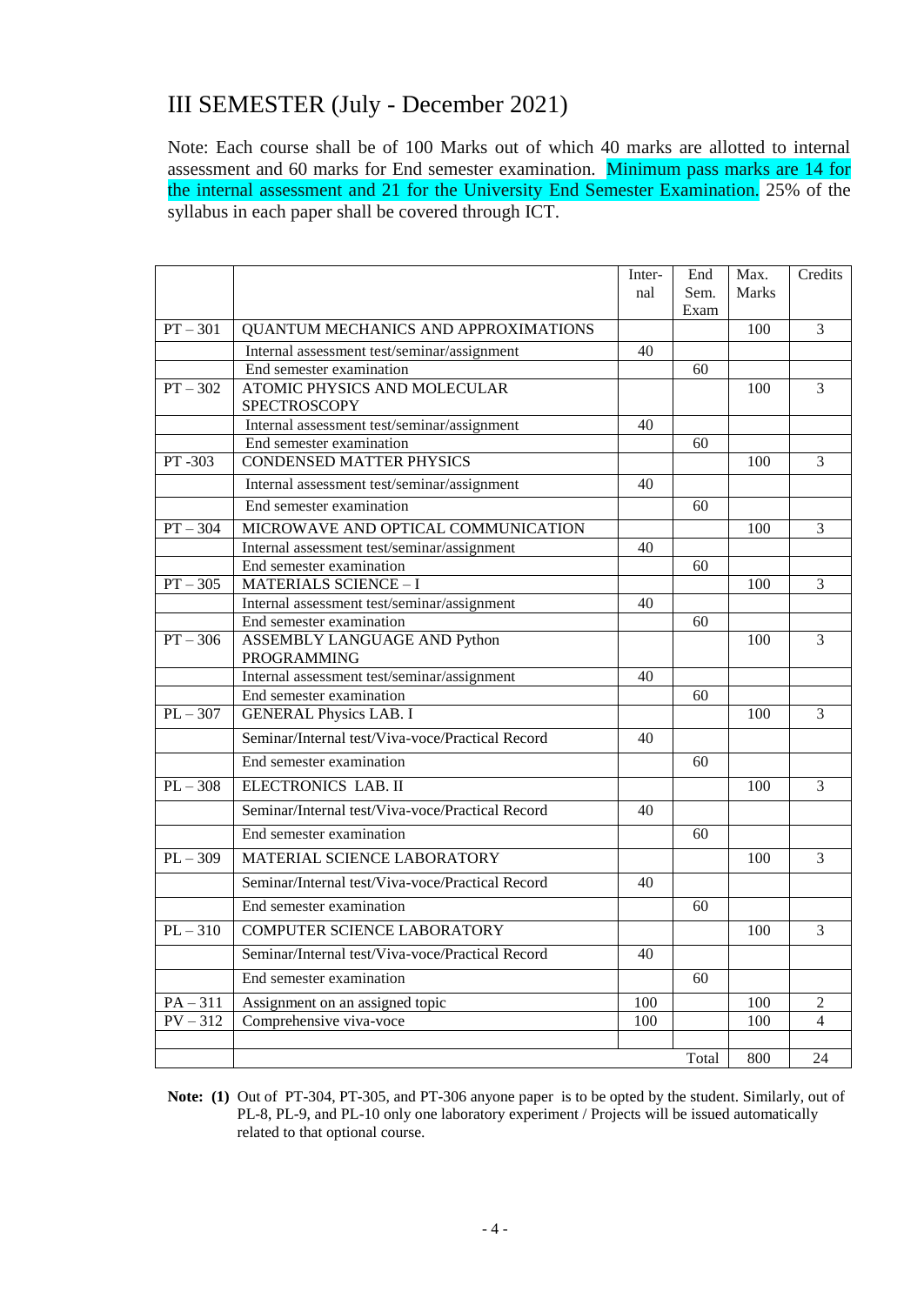# *IV SEMESTER (January - June 2022)*

Note: Each course shall be of 100 Marks out of which 40 marks are allotted to internal assessment and 60 marks for End semester examination. Minimum pass marks are 14 for the internal assessment and 21 for the University End semester examination. 25% of the syllabus in each paper shall be covered through ICT.

|                       |                                                         | Inter- | End   | Max.  | Credits        |
|-----------------------|---------------------------------------------------------|--------|-------|-------|----------------|
|                       |                                                         | nal    | Sem.  | Marks |                |
|                       |                                                         |        | Exam  |       |                |
| $PT - 401$            | <b>NUCLEAR PHYSICS</b>                                  |        |       | 100   | 3              |
|                       | Internal assessment test/seminar/assignment             | 40     |       |       |                |
|                       | End semester examination                                |        | 60    |       |                |
| $PT - 402$            | STATISTICAL MECHANICS                                   |        |       | 100   | 3              |
|                       | Internal assessment test/seminar/assignment             | 40     |       |       |                |
|                       | End semester examination                                |        | 60    |       |                |
| $PT - 403$            | <b>INSTRUMENTATION</b>                                  |        |       | 100   | $\overline{3}$ |
|                       | Internal assessment test/seminar/assignment             | 40     |       |       |                |
|                       | End semester examination                                |        | 60    |       |                |
| $PT - 404$            | <b>INTEGRATED ELECTRONICS</b>                           |        |       | 100   | 3              |
|                       | Internal assessment test/seminar/assignment             | 40     |       |       |                |
|                       | End semester examination                                |        | 60    |       |                |
| $PT - 405$            | <b>MATERIALS SCIENCE - II</b>                           |        |       | 100   | $\overline{3}$ |
|                       | Internal assessment test/seminar/assignment             | 40     |       |       |                |
|                       | End semester examination                                |        | 60    |       |                |
| $PT - 406$            | COMPUTER APPLICATIONS IN PHYSICS                        |        |       | 100   | 3              |
|                       | Internal assessment test/seminar/assignment             | 40     |       |       |                |
|                       | End semester examination                                |        | 60    |       |                |
| $PL - 407$            | <b>GENERAL LAB/PROJECT</b>                              |        |       | 100   | 3              |
|                       | Seminar/Internal test/Viva-voce/Practical Record        | 40     |       |       |                |
|                       | End semester examination                                |        | 60    |       |                |
| $PL - 408$            | <b>ELECTRONICS LABORATORY</b>                           |        |       | 100   | 3              |
|                       | LECTRONICS LAB. II                                      |        |       |       |                |
|                       | Seminar/Internal test/Viva-voce/Practical Record        | 40     |       |       |                |
|                       | End semester examination                                |        | 60    |       |                |
| $PL - 409$            | MATERIAL SCIENCE LABORATORY                             |        |       | 100   | 3              |
|                       | Seminar/Internal test/Viva-voce/Practical Record        | 40     |       |       |                |
|                       | End semester examination                                |        | 60    |       |                |
| $PL - 410$            | OMPUTER SCIENCE LABORATORY                              |        |       | 100   | $\overline{3}$ |
|                       | Seminar/Internal test/Viva-voce/Practical Record        | 40     |       |       |                |
|                       | End semester examination                                |        | 60    |       |                |
| $PA-411$              | Report based on participation in Yoga Classes/ Physical | 100    |       | 100   | $\overline{2}$ |
|                       | Education/Study tour arranged by the Department.        |        |       |       |                |
| $PV - 412$            | Comprehensive viva-voce                                 | 100    |       | 100   | $\overline{4}$ |
| $\overline{PS}$ - 413 | Online learning through SWAYAM                          | 100    |       | 100   | 4              |
|                       |                                                         |        | Total | 900   | 28             |

**Note:** Out of PT-404 to PT-406, only one paper is to be opted by the student in consultation with the physics faculty and corresponding laboratory out of PL408-PL4l0 be allotted automatically to the student.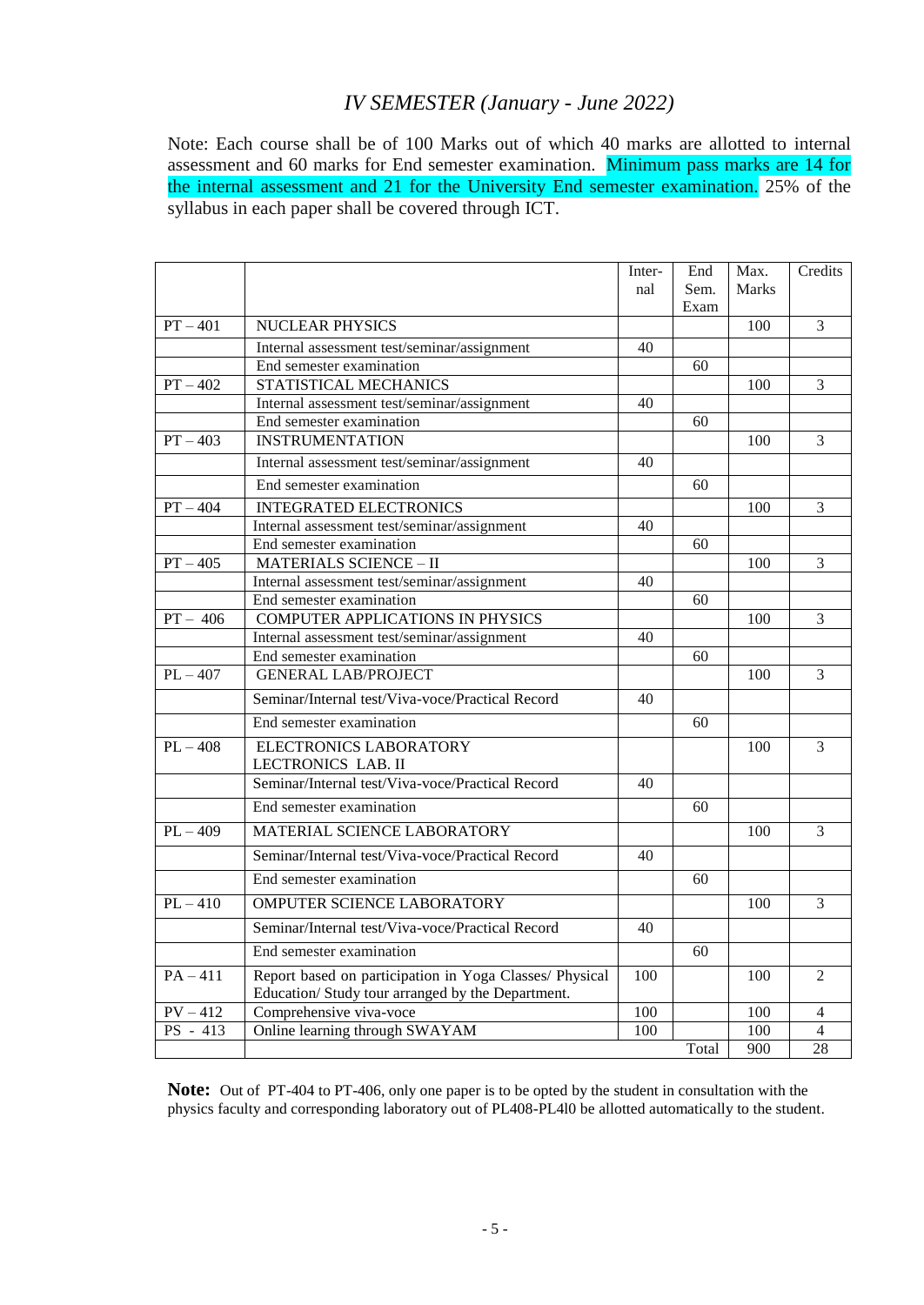# First Semester (July - December 2020)

# **PT – 101 METHODS IN MATHEMATICAL PHYSICS**

Max. Marks:  $40$  (internal) +  $60$  (University Examination) Pass Marks: 14 (internal) + 21 (University Examination)

# **Course Outcomes:**

*After learning this paper student will be* 

- *able to define general tensor, state quotient law and Christoffel symbols*
- *able to differentiate a function of complex variable, will be familiar with contour integration, expansion of a complex function and evaluation of residue at a pole*
- *familiar with Fourier and Laplace transformations and their applications*
- *to obtain series solution of differential equation and will be familiar with Legendre and Hermit polynomials*

# **Unit – I Tensor Analysis**

Definition of Tensor and its rank, Transformation laws of covariant, contravariant and mixed tensors, Fundamental Operations with tensors (addition, subtraction and multiplication), Inner and outer product, Contraction of tensors, Associated tensors, Christoffel symbols, covariant differentiation of tensor

# **Unit – II Elements of Complex Variable**

Functions of a complex variable, the derivative and the Cauchy-Riemann differential equations, line integrals of complex functions, Cauchy's integral theorem, Cauchy's integral formula, Taylor's series, Laurent's series, residues; Cauchy's residue theorem, singular points of an analytic function, evaluation of residues, Jordon-Lemma, evaluation of definite integrals,.

#### **Unit – III Theory of Fourier and Laplace Transforms**

Fourier series analysis, evaluation of constants, Fourier sine, cosine and complex transforms, transforms of derivatives, Convolution theorem, Parseval's relation, Momentum representation: Examples from optics, Electromagnetism and quantum mechanics, Laplace transforms(LT) of simple function and derivatives, LT and solution of simple differential equations, convolution theorem.

# **Unit – IV Special Functions**

General form of second order homogeneous differential equation: ordinary points, regular and irregular points, the point at infinity; Indicial equation, Series solution of differential equations, Generating functions and recurrence relations, orthogonality and Rodrigue's formula of Legendre, Hermite and Laguerre polynomials, and Bessel functions.

- 1) Applied Mathematics for Engineers and Physicist: Pipes
- 2) Mathematical Physics: Harper
- 3) Advanced Engineering Mathematics: Kreyszig
- 4) Schaum Series for Transforms, Complex Variables and Tensors
- 5) Mathematical Methods: Arfken
- 6) Elements of Complex variables: Churchill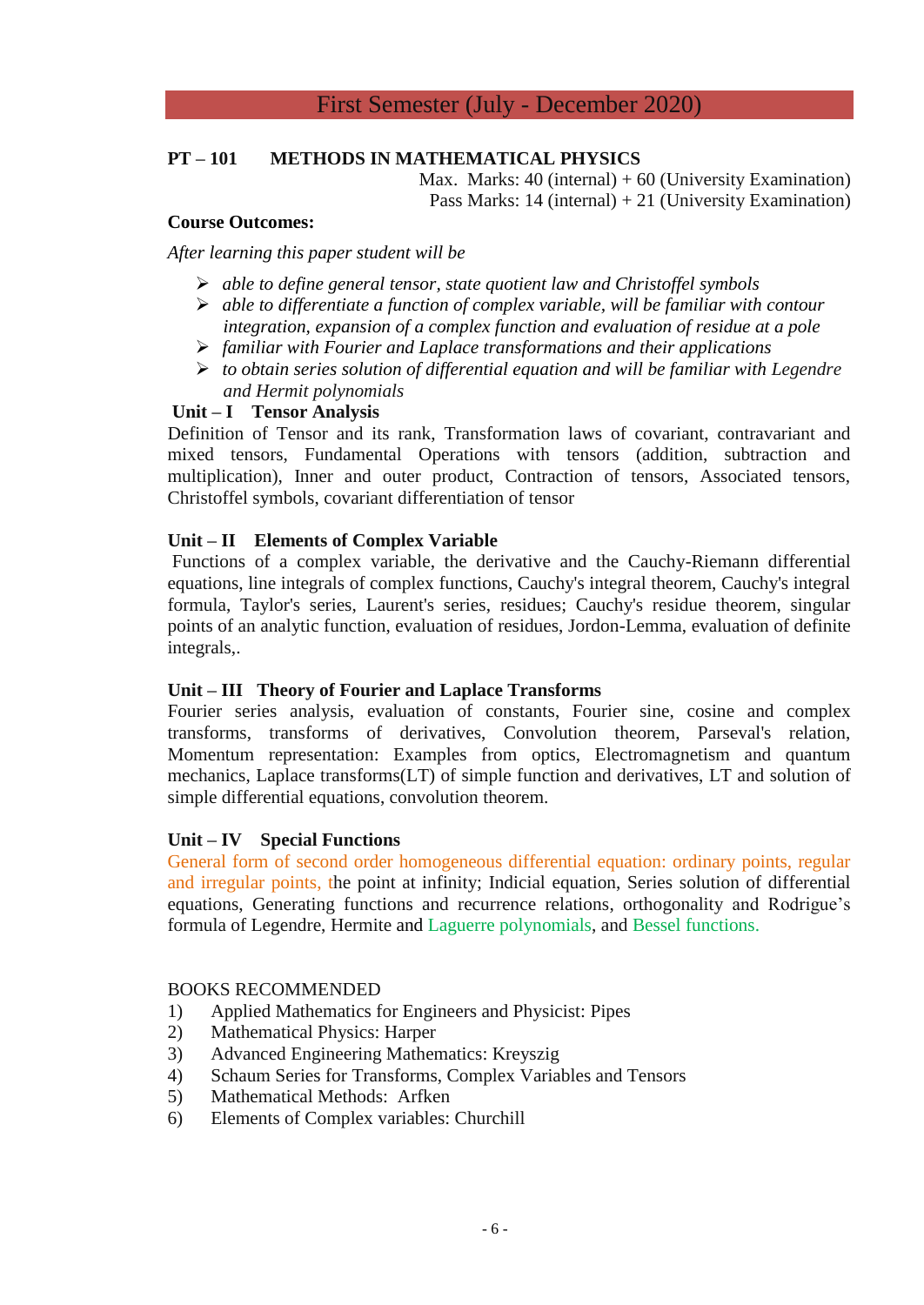Max. Marks:  $40$  (internal) +  $60$  (University Examination) Pass Marks:  $14$  (internal)  $+21$  (University Examination)

# **Course Outcomes:**

*After learning this paper student will be* 

- *familiar with the application of Lagrangian formulation*
- *familiar with the variational principle, central force problem, virial theorem*
- *familiar with small oscillations and rotation of rigid body*

# **Unit – I Lagrangian Mechanics**

Mechanics of a particle, Mechanics of a system of particles, Constraints, Generalised coordinates, De Alembert's principle and Lagrangian equations, Lagrangian for a charged partcle in an electromagnetic field, application of Lagrangian formulation for (a) cylinder of radius a rolling down on an inclined plane, (b) Simple pendulum

# **Unit – II Variational Principle**

Hamilton's principle, some techniques of the calculus of variation, application to (a) geodesics in a plane (b) minimum surface of revolution, Derivation of Lagrange's equation from Hamilton's principle. Hamilton function and conservation of energy, canonical transformation, Hamiltons equations, application of Hamiltons equations for hrmonic oscillator

# **Unit – III Two body central force problem and scattering**

Reduction of two body central force problem to the equivalent one body problem, The equation of motion and the first integrals, Classification of orbits, the virial theorem, the Kepler problem, scattering in a central force field, Rutherford scattering, transformation of the scattering problem to laboratory coordinates.

# **Unit – IV Small oscillations and dynamics of rigid body**

Formulation of the problem, the eigen value equation, frequencies of free vibration, free vibration of a linear tri atomic molecule, transition from a discrete to a continuous system, the Lagrangian formulation for continuous system.

Hamilton equations of motion, Hamilton's equation from variational principle, equation of canonical transformation

- 1. Classical Mechanics: Goldstein.
- 2. Classical Mechanics: Takwale
- 3. Classical Mechanics : J C Upaddhya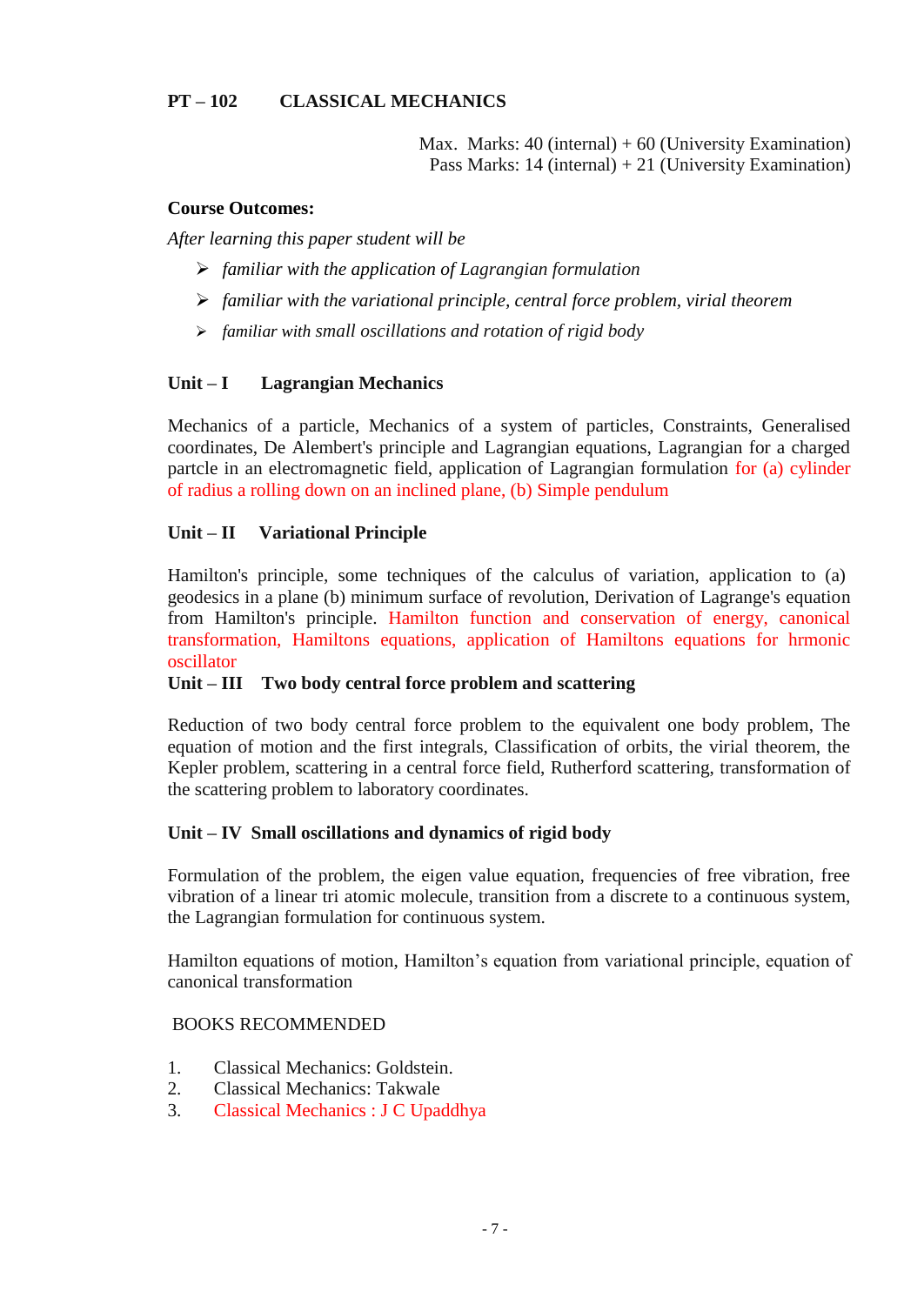# **PT – 103 ELECTROMAGNETISM AND NON-LINEAR OPTICS**

Max. Marks:  $40$  (internal) +  $60$  (University Examination) Pass Marks: 14 (internal) + 21 (University Examination)

# **Course Outcomes:**

*After learning this paper student will be* 

- *familiar with Maxwell's equations and will be able to obtain solutions of various problems with the help of Maxwell's equations .*
- *able to differentiate isotropic and non isotropic mediums.*
- *familiar with the non-linear optics*

# **Unit – I Application of Maxwell Equations**

Maxwell's equation, Field energy, Poynting theorem, plane wave solution of Maxwell's equations, Reflection and Refraction at a plane boundary of dielectrics, Polarization by reflection and total internal reflection, Waves in a conducting medium, Reflection and refraction by the ionosphere.

# **Unit – II Electromagnetic Waves in Anisotropic Medium**

The dielectric tensor of an anisotropic medium, structure of a monochromatic plane wave in an anisotropic medium: The phase velocity and the ray velocity, Geometrical constructions for determining the velocities of propagation and directions of vibrations, optical properties of uniaxial and biaxial crystals: The optical classification of crystals, E.M. wave propagation in uniaxial crystals.

# **Unit - III Electromagnetic Wave Interactions**

E.M. wave propagation in biaxial crystals Refraction in crystals: double refraction, internal and external conical refraction, Acoustic-optic interaction: Raman-Nath theory of ultrasonic diffraction of E.M. waves, magneto-optic interaction: Faraday effect, Linear electro-optic effect, Index ellipsoid of KDP or lithium niobite in an electric field. interaction with matter: normal and anomalous dispersion

# **Unit -IV Nonlinear Optics**

Nonlinear optical media, Second order nonlinear optics, Second harmonic generation, The electro-optics effect, Three-wave mixing, Third order nonlinear optics, Third harmonic generation and self phase modulation, four wave mixing, optical phase conjugation. Raman gain

- 1. Introduction of electrodynamics: Griftith
- 2. Foundation of electromagnetic Theory: Reitz, Millford and Christy.
- 3. Electromagnetic waves and radiation systems: Jordan and ballman
- 4. Classical electrodynamics: Jackson
- 5. Optical Electronics; Ghatak and Tyagarajan
- 6. Photonics: Saleh and Teich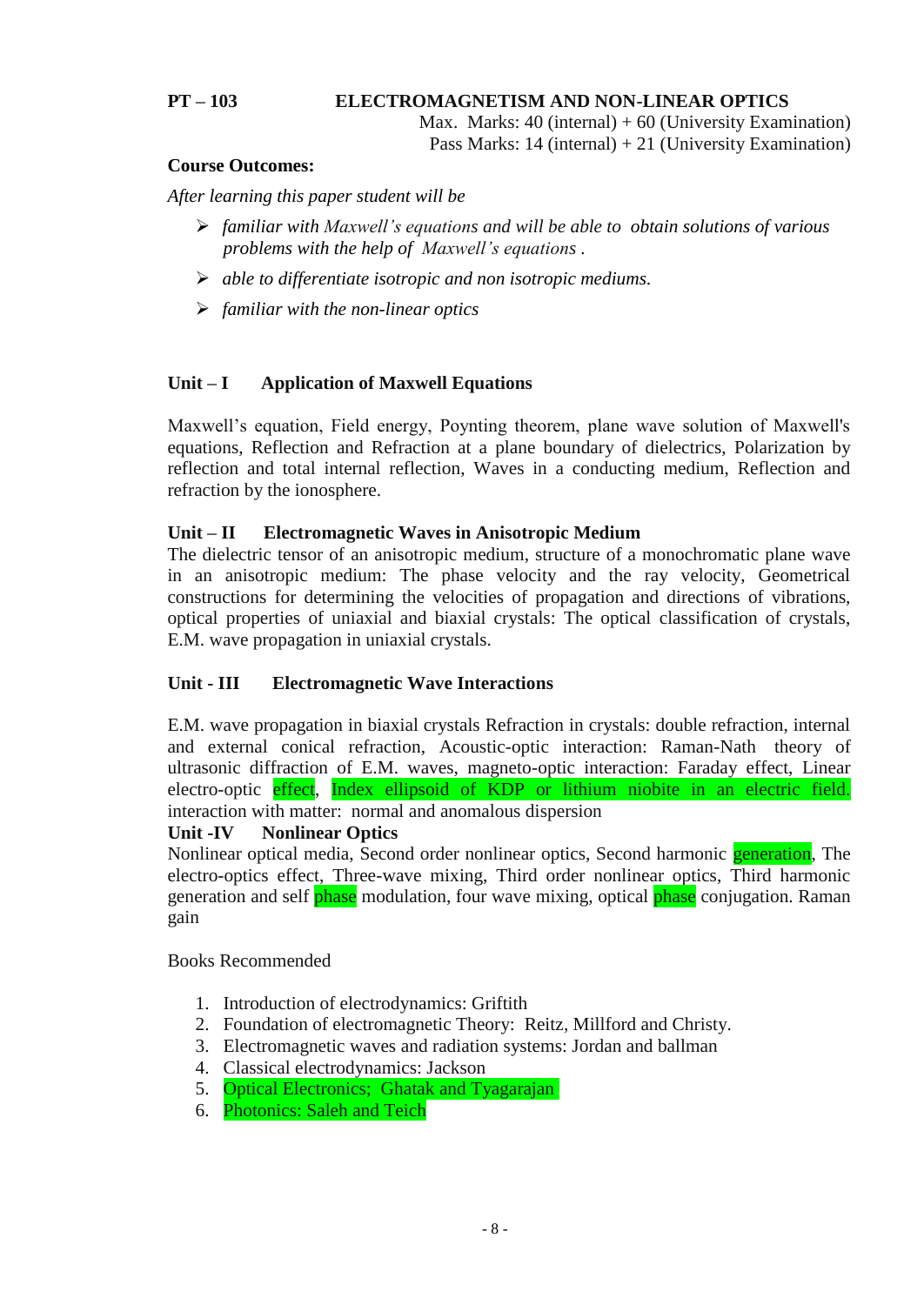# **PT – 104 SEMICONDUCTOR ELECTRONICS**

Max. Marks:  $40$  (internal) +  $60$  (University Examination) Pass Marks: 14 (internal) + 21 (University Examination)

# **Course Outcomes:**

*After learning this paper student will be* 

- $\triangleright$  able to analyze various electronic circuits.
- $\triangleright$  Familiar with power amplifier and RC oscillators
- $\triangleright$  Able to design circuit for a particular wave shape
- Able to understand differential and operational amplifier, and their applications.

# **Unit-I Biasing Techniques and Linear Amplifier**

Continuity equation and its application to p-n junction under forward and reverse bias, Solution of Continuity equation for reversed and forward biased abrupt p-n junctions, Derivation of Einstein's equation, Load line for a transistor, Location of Q-point for the bipolar transistor, variation of bias current, Fixed and emitter feedback bias, , Stability index, Stabilization against variation in  $I_{CO}$ ,  $V_{BE}$  and  $\beta$  (beta), RC coupled CE amplifier, its frequency response and gain frequency plot, Gain band product,

# **Unit – II Power Amplifier and Oscillators**

Operating conditions for power amplifier, power relations, The ideal transformer, voltage limitations of the transformer, non-linear distortion, Idea of inter-modulation distortion, The class A power amplifier, The push-pull amplifier, Feedback requirements of oscillations, Basic oscillator analysis, Hartley and Colpitt oscillators, Piezo-electric and RC oscillators.

# **Unit – III Wave Shaping Circuits**

Introduction to wave shaping, types of wave shaping circuits, Linear and non-linear wave shaping, Clipper circuits( positive, negative and Biased clippers), Two level slicing circuits, Relaxation oscillator, Multivibrator circuits( monostable, Bistable and Astable circuits) and their analysis.

# **Unit – IV Differential and Operational Amplifiers(ICT Based Unit)**

Differential amplifier, Differential amplifier circuit configuration, Dual input balanced output differential amplifier, Voltage gain, differential input resistance, inverting and noninverting inputs, CMRR, Operational amplifier, input offset voltage, input offset currents, input bias currents, differential input resistance, input capacitance, offset voltage supply, rejection ratio, Ideal OP Amp, equivalent circuit of an OP Amp, ideal voltage transfer curve, inverting, dual and non-inverting amplifier,

- 1. Electronics Fundamentals and Application: J.D. Ryder
- 2. Solid State Electronic Devices: B.G.Streetman
- 3. Electronic Principals: Malvino
- 4. Principals of Microwave: Atwarter
- 5. Electromagnetic Wave and Radiating System: Jorden and Ballmon
- 6. Electronic Devices and Circuits: Millman and Halkius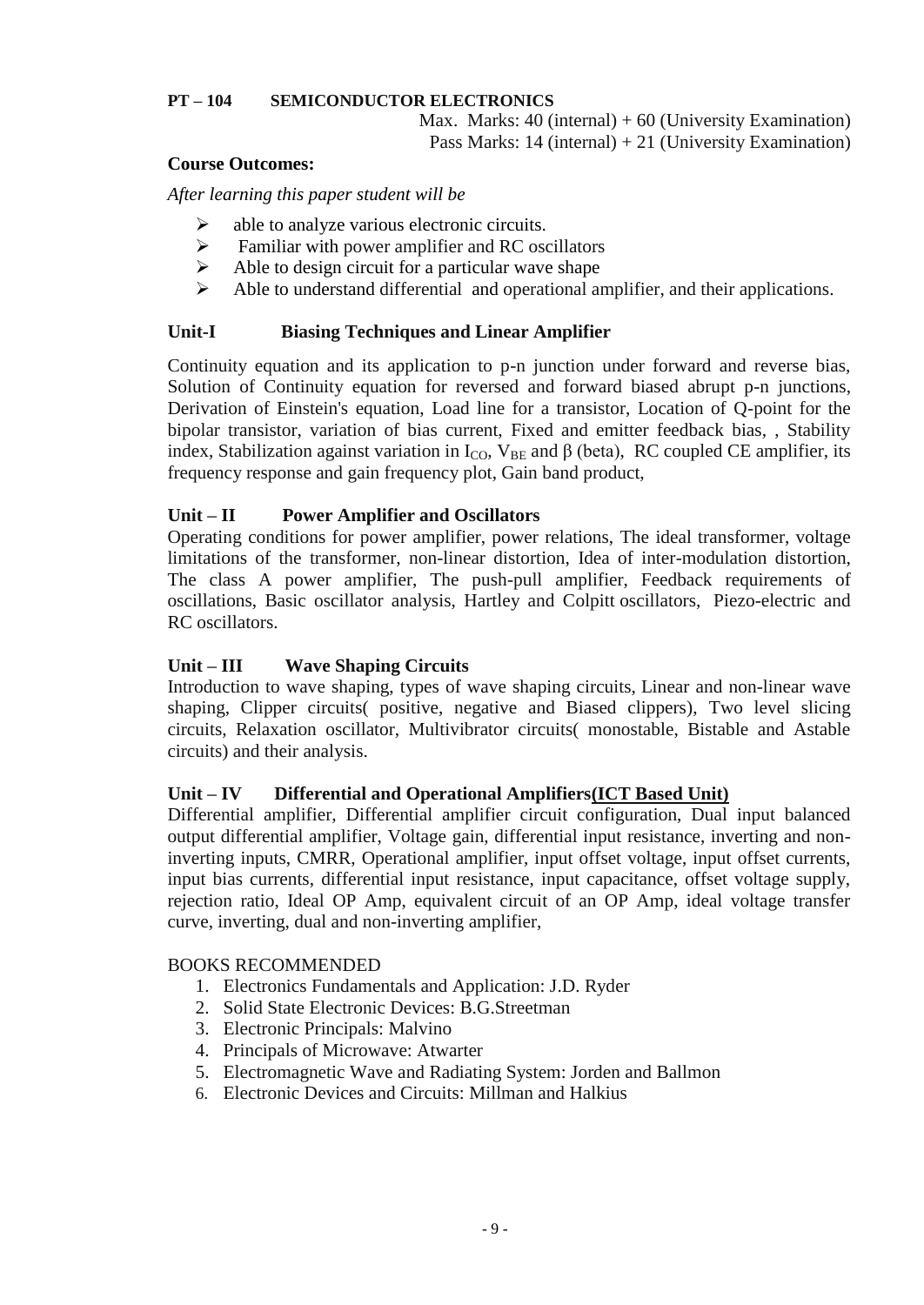# *II Semester (January - June 2021)*

## **PT–201 CLASSICAL ELECTRODYNAMICS, PLASMA ANDANTENNAE PHYSICS**

Max. Marks:  $40$  (internal) +  $60$  (University Examination)

## **Course outcomes:**

*After learning this paper student will be* 

- *Familiar with the terms related to radiation from a single particle.*
- *Familiar with the theory of wave propagation and plasma physics*
- *Able to use different type of antenna for different purposes.*

#### **UNIT - I Dipole Radiation**

Maxwell's equations in terms of scalar and vector potential, Gauge transformations: Lorentz gauge and Coulomb gauge, Retarded potentials, Radiation from oscillating electric and magnetic dipoles with simple applications.

# **UNIT - II Radiation from a Point Charge**

Lienard - Wiechart potentials, Fields due to point charge in uniform and accelerated motions, Power radiated by a point charge (in non relativistic limit), Radiation reaction: Abraham Lorentz formula, Physical origin of the radiation reaction.

#### **UNIT - III Plasma physics and Wave Propagation**

Definition of plasma, Plasma fusion and confinement by Magnetic mirrors, Kink and Sausage instability, Motion of charged particle in E and B fields, Gravitational field, time varying fields, Phase velocity, Group velocity, Cutoff and resonance for electromagnetic wave propagating parallel and perpendicular to the magnetic field., Idea of fusion reactors

#### **UNIT - IV Antenna Arrays**

Two element array, Horizontal pattern in broadcast array, Linear array, Multiplication of patterns, Binomial arrays, Antenna gain, Effective area, Antenna terminal Impedance, Mathematics of linear arrays, antenna synthesis, Tchebyscheff distribution, Idea of super directive arrays, Radiation from current sheet.

- 1. Classical Electrodynamics by J.D. Jakson
- 2. E.M. Waves and Radiating systems by Jorden and Ballman
- 3. Introduction to Classical Electrodynamics by Griffth
- 4. Controlled thermonuclear reaction, by S Glastone
- 5. Plasma Physics by F F Chen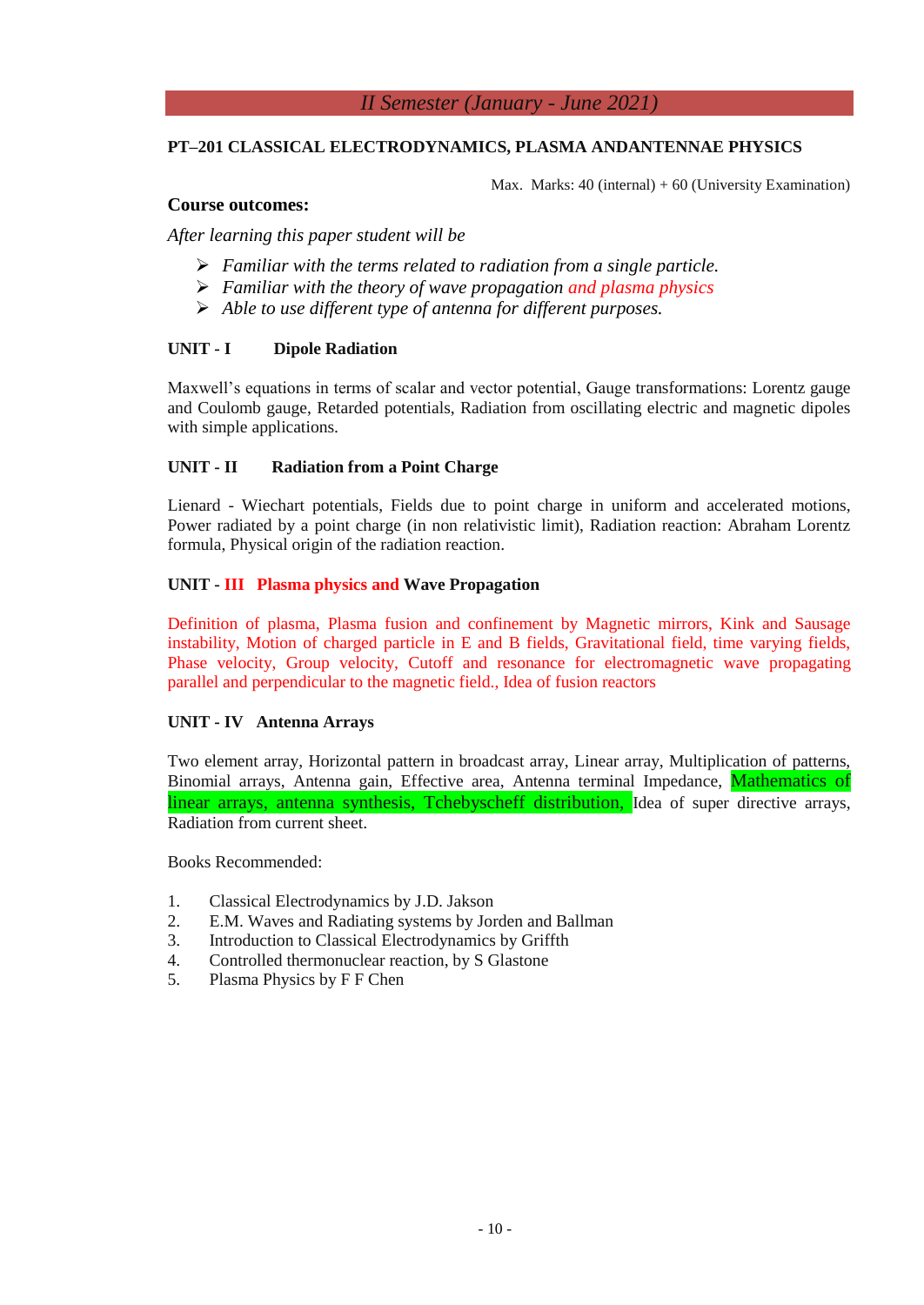#### **PT – 202 NONRELATIVISTIC QUANTUM MECHANICS**

Max. Marks:  $40$  (internal) +  $60$  (University Examination) Pass Marks: 14 (internal) + 21 (University Examination)

# **Course outcomes:**

**<**

*After learning this paper student will be* 

- *Familiar with the fundamentals of quantum mechanics.*
- *Able to apply quantum mechanics to find solution of problems in 3-D.*
- *Familiar with the matrix formulation of quantum mechanics.*
- *Able to apply approximations to obtain quantum mechanical solutions.*

#### **Unit – I Fundamentals**

Correspondence principle, Complementarity Principle, Uncertainty principle, Schrödinger wave equation, Separation of the time dependent wave equation, Eigenfunctions and eigenvalues, Stationary states, Probability density, Normalization of wavefunction, Expectation value of an observable, Ehrenfest's theorem, Free particle solution,

Boundary and Continuity conditions, One-dimensional step potential (finite and infinite), Particle in a one-dimensional square potential well (finite and infinite), The rectangular potential barrier, parity of wave function, Orthonormality, Schmidt orthogonalization, Schwarz inequality, Linear harmonic oscillator. Dynamical variables as operators, Hermitian operators and their properties,

#### **Unit - II Three-dimensional Systems**

Particle in a three-dimensional box, The Dirac delta-function, Central force problem in three dimensions, Separation of the wave equation, Bound states in a three-dimensional square potential well, Solution for *1=0*, Interior and exterior solutions for arbitrary *'l'*, The hydrogen atom wave functions, Energy levels, Degeneracy Energy eigenvalues of a three-dimensional harmonic oscillator, Energy eigenvalues of (a) plane rigid rotator (b) 3-D rigid rotator, Partial wave expansion of a free particle wave function. angular momentum operators, orbital angular momentum, Commutation relations, Eigenfunctions and Eigenvalues of  $L^2$  and  $L_z$ 

#### **Unit - III Matrix Theory**

Hilber Space, Linear Vector Space, dimensions and basis, operators, commutator algebra, derivation of uncertainty relation through operators, postulates of quantum mechanics.

Matrix formulation of quantum theory ( representation in discrete basis) – matrix representation of vector and operators, Bra and Ket notations, projection operators, matrix theory of Linear harmonic oscillator, matrices for *a, x, p* and H

Angular momentum: Matrix formulation of angular momentum, matrices for  $J^2$  and  $j_z$ , addition of two angular momentum.

Spin-Pauli spin matrices and their algebra.

#### **Unit - IV Approximation Methods**

Formulation of variational approximation method, application of variational method: (1) ground state of helium atom, (2) Zero point energy of Simple Harmonic Oscillator. The WKB approximation, Application of WKB approximation: (1) Connection formulas for penetration though a barrier, (2) bound energy levels in a potential well.

- 1. Intro. to quantum mechanics David j Griffith
- 2. Quantum Mechanics: L.I. Schiff.
- 3. Quantum Mechanics: J.T. Powell and Crasemann
- 4. Quantum Mech. & Field Theory By " B. K. Agrawal.
- 5. Quantum Mechanics A. K. Ghatak & S.Loknathan
- 6. Intro. to quantum mechanics by *Pauling & Wilson*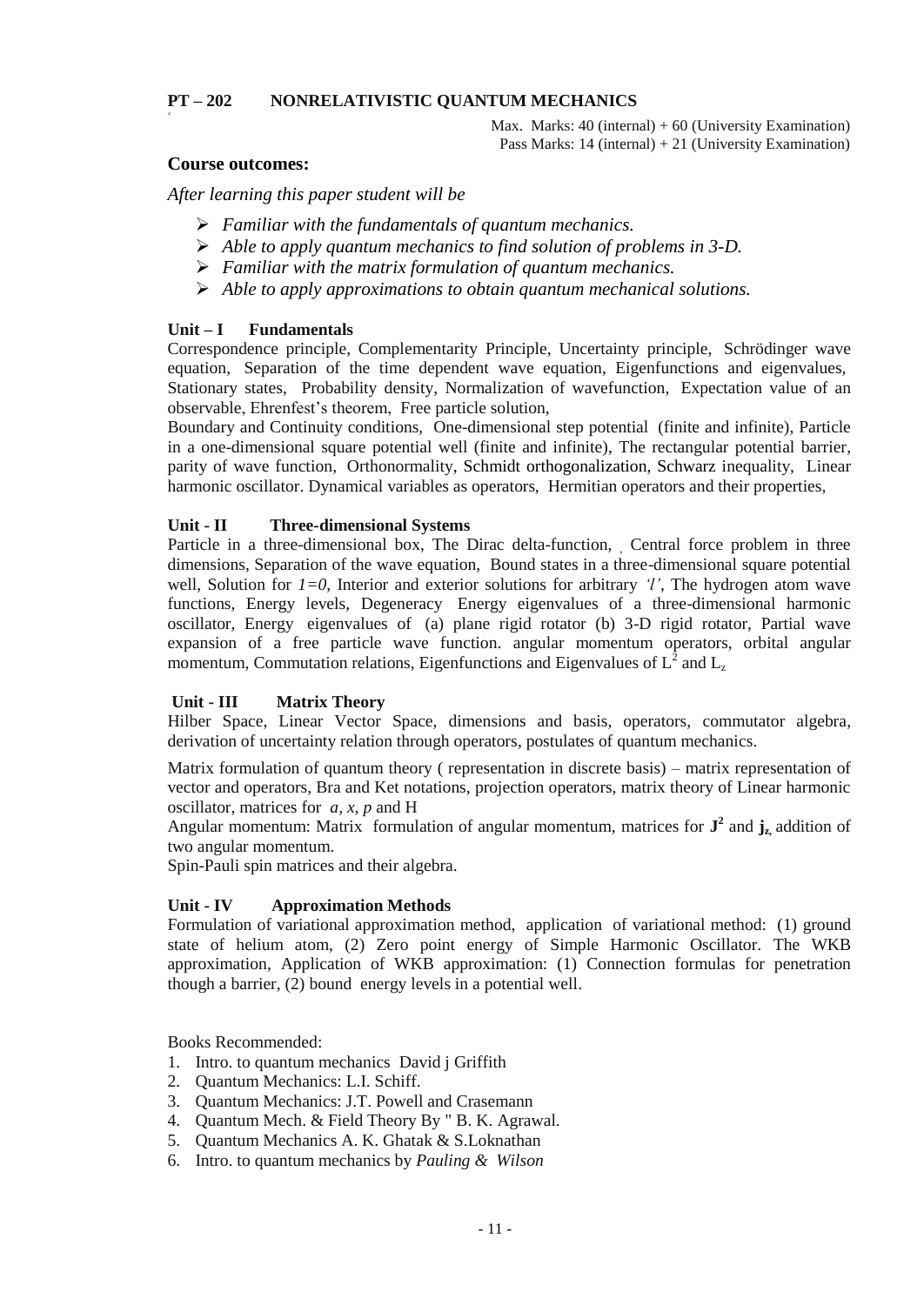# **PT – 203 BASIC ELEMENTS OF SOLID STATE PHYSICS**

Max. Marks:  $40$  (internal) +  $60$  (University Examination) Pass Marks: 14 (internal) + 21 (University Examination)

# **Course outcomes:**

*After learning this paper student will be* 

- *Familiar with various structures of lattice*
- *Familiar with lattice dynamics and will be Able to calculate thermal parameters.*
- *Able to write equation of states and obtain electron energy bands.*
- *Familiar with the general properties of semiconductors and their types.*

#### Unit – I Crystal Structure

A review of concepts of space and crystal lattice, Primitive vectors and cells; Symmetry elements, Miller indices for planes and axes, Space groups and point groups, Bragg's law, Construction of reciprocal lattice, reciprocal lattice vectors, Brillion zones, Reciprocal lattice of SC, BCC and FCC, Structure and atomic factors

# Unit – II Lattice Dynamics and Thermal Properties

Vibrations of one dimensional monoatomic and diatomic lattices, Quantization of lattice vibrations, Phonon momentum, Qualitative description of phonons in three dimensional lattice, phonon density of states, Einstein and Debye models of lattice specific heat, Anharmonic effects in crystals: thermal expansion of solids, Equation of states of solids, Phonon-phonon interaction and thermal conductivity

#### Unit – III Electronic Energy Bands

A brief review of properties of free electron gas, Hall effect and quantised Hall effect, The periodic potential, Bloch theorem and Born-von Kramer boundary conditions, Fermi surface, Electron density of states, Kroning-Penny model, Equation for electron wave in a periodic potential: solution of central equation, approximate solution near zone boundary, Construction of Fermi surfaces, The tight binding approximation for bond structure, Orthoganalized Plane-Wave (OPW) method and idea of pseudopotential.

# Unit – IV Elements of Semiconductor Physics

Examples of semiconductors, Typical band structure of a semiconductor, Effective mass in solids, Number of carriers in thermal equilibrium, Intrinsic (non-degenerate) semiconductors, Extrinsic semiconductors, Effect of doping, Impurity levels, Population of impurity levels, Fields and carrier densities in equilibrium, p-n junctions, Elementary picture of rectification by p-n junction.

- 1. Introduction to solid state physics: Kittel
- 2. Solid State Physics: Ashcroff and Mermin
- 3. An introduction to x-ray crystallography: woolfson
- 4. Solid state Physics: Azaroff
- 5. Intermediate quantum theory of crystalline solids: Aniamalu
- 6. Solid state Physics: Epifanov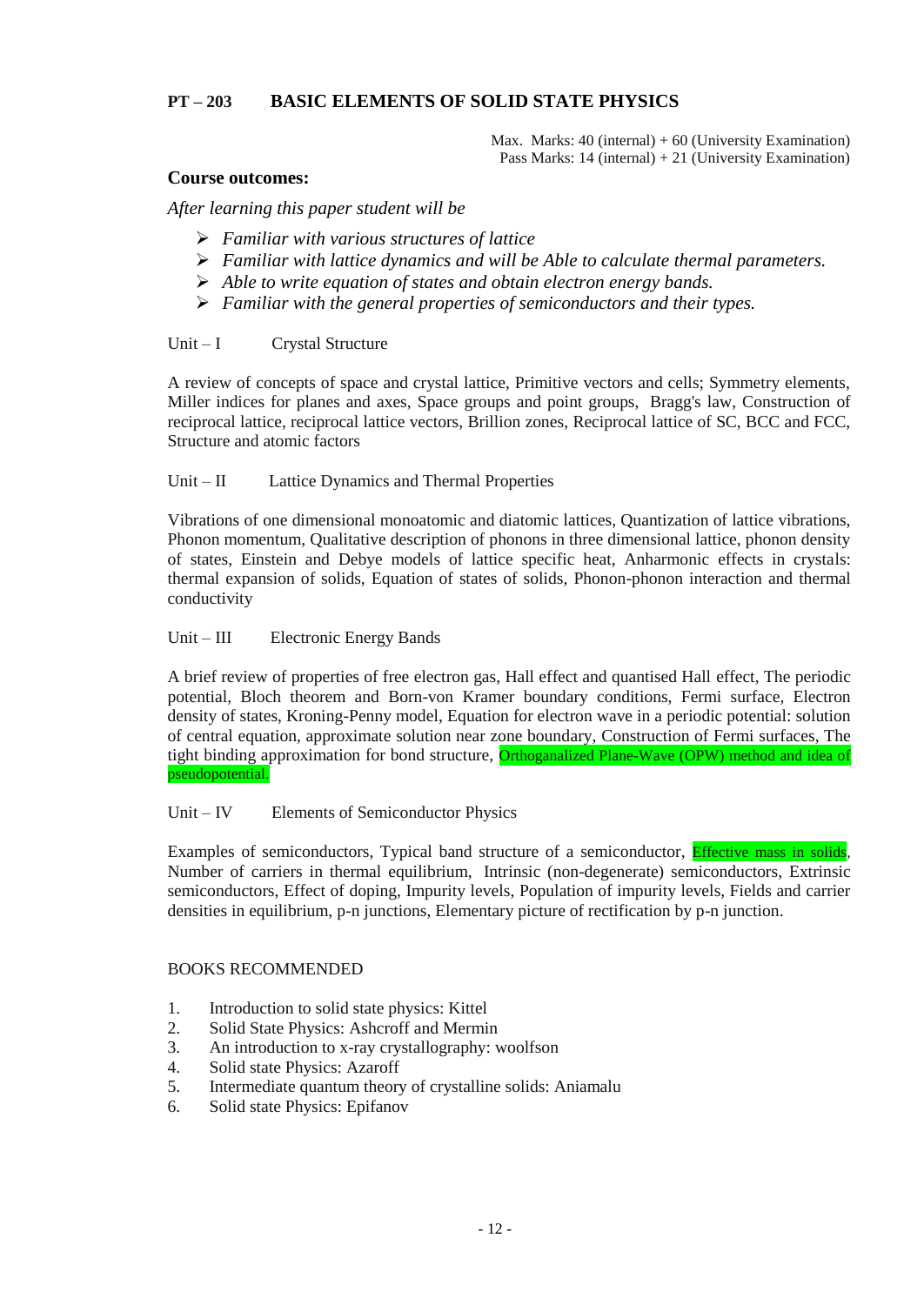# **PT – 204 NUMERICAL COMPUTATIONAL METHODS**

Max. Marks:  $40$  (internal) +  $60$  (University Examination) Pass Marks: 14 (internal) + 21 (University Examination)

#### **Course outcomes:**

*After learning this paper student will be* 

- *Able to define what is numerical solution?*
- *Able to obtain numerical solution of single or a set of linear equations.*
- *Able to calculate the amount of errors involved in numerical calculations.*
- *Able to obtain numerical solutions of integrals and differential equations.*
- *Familiar with least square fit and integrations.*

## **In this paper, derivation of formula, algorithm for writing program and application will be taught.**

Unit – I Numerical Solutions of nonlinear and a set of linear equations.

Concept of numerical solution, Numerical solutions of Transcendental equations: Iterative method, Bisection method, False Position and Newton Raphson method; Numerical solutions of simultaneous linear equations: Gauss Elimination and Gauss Seidel method,

Unit – II Least Square Fits and Error Analysis

Concept of best fit and least square fit. Linear regression of a function (based on the least Square fit) related to one variable, Linear regression based on two variable. Non-linear regression: Polynomial fit, exponential function fit; Error analysis: Basic concepts of errors and their types with special reference to numerical methods

#### Unit – III Interpolation, Numerical Integration

Introduction to interpolation, equally spaced argument data and unequally spaced argument data; Forward, Backward and Central difference operators and their symbolic relation with shift operator, forward difference table, Newton 's forward and backward interpolation, Gauss central difference interpolation formula, Lagrange interpolation formula. Numerical solution of integrals: Trapezoidal formula and Simpson 1/3 rule

#### Unit – IV Numerical Solution of Differential Equations

Ordinary differential equation, solution of ordinary differential equation: Picard's method, Euler method, second orders Runge-Kutta method, fourth order Runge-Kutta method. Numerical solution of second order differential equation with reference to Schrodinger equation.

- 1. Numerical Computational methods by Patil and Verma
- 2. Numerical Analysis: Rajaraman
- 3. Computer programming by S.S. Sastri
- 5. Numerical methods : Balaguruswami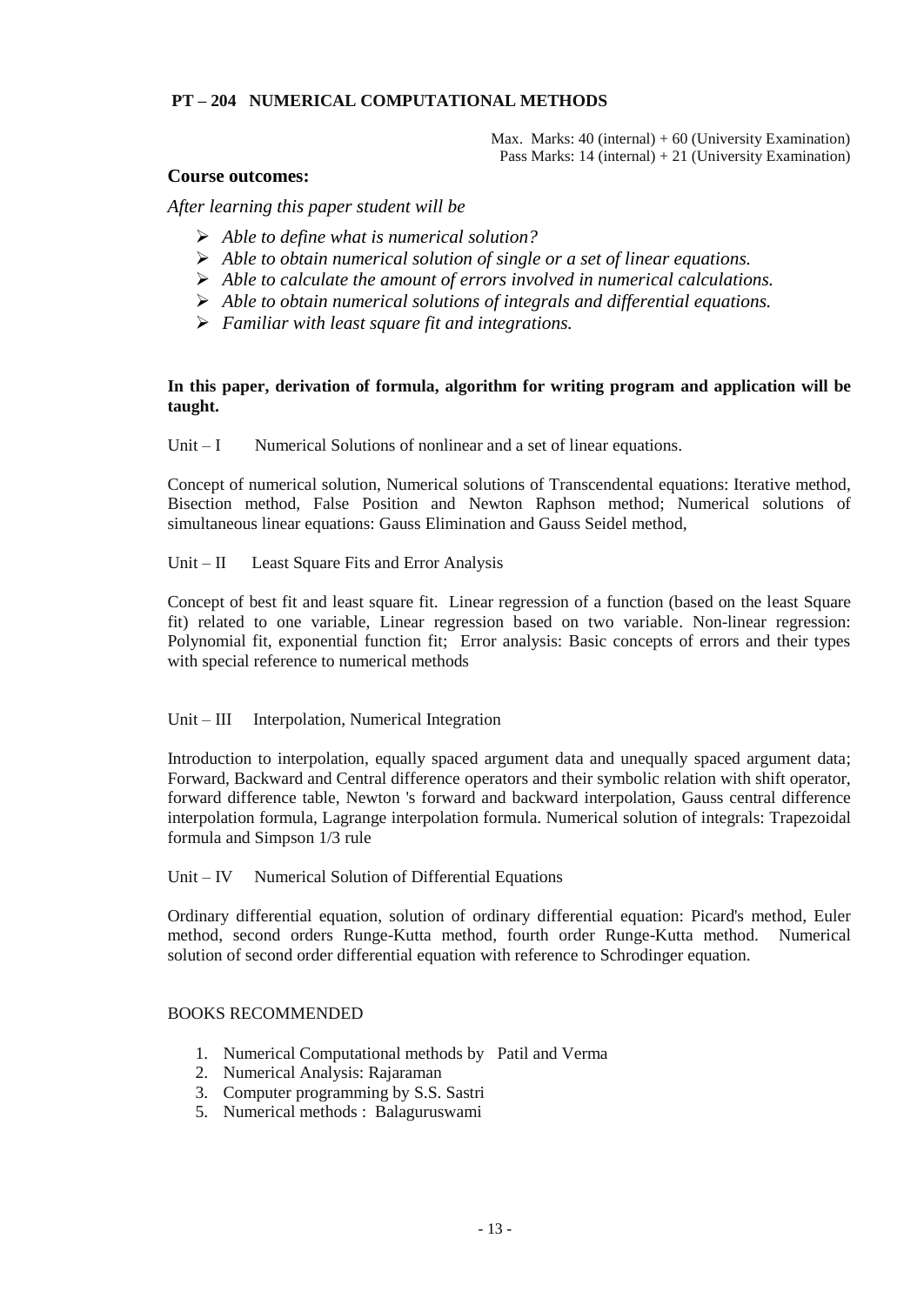# III SEMESTER (July - December 2021)

## **PT – 301 QUANTUM MECHANICS AND APPROXIMATIONS**

Max. Marks:  $40$  (internal) +  $60$  (University Examination) Pass Marks: 14 (internal) + 21 (University Examination)

#### **Course outcomes:**

*After learning this paper student will be* 

- *Able to apply approximation methods to find quantum mechanical solution.*
- *Familiar with the problems related to identical particles in energy calculations*
- *Familiar with theory of scattering*
- *Able to apply relativistic quantum mechanics to solve problems.*

#### **Unit- I Approximation methods**

Formulation of first order time independent perturbation theory for degenerate levels, Application to First order Stark effect in hydrogen like atoms, Fine structure splitting of atomic energy levels, Zeeman effect with and without electron spin.

Time dependent perturbation theory, first order transition probability, constant perturbation, harmonic perturbation, Fermi Golden Rules, Atom in a radiation field, Einstein's *A* and *B* coefficients, Plane electromagnetic waves, Electric dipole transitions, selection rules.

#### **Unit - II Identical Particles**

Indistinguishabelity, Exchange degeneracy, Symmetric and antisymmetric wlave functions for many particle systems, Spin and statistics, Computation of interaction energy for two-particle systems, Exchange interaction, Application to ground state of a helium-like atom, Structure of wave function lor excited states of a helium-like atom, Pauli exclusion principle (qualitative), Collisions of identical particles Allowed states of 2-particle systems.

#### **Unit - III Scattering theory**

Scattering cross section, Laboratory and center-of-mass coordinate systems, Transformation of variables from one system to another, Asymptotic behaviour, Scattering by spherically symmetric potentials, Partial waves and phase shifts, Partial wave expansion of differential cross section, Total cross section, Ramsauer – Townsend effect Scattering by a perfectly rigid sphere, Scattering *by* a square potential well, Green's functions in scattering theory, Born approximation, Application to scattering by (i) a square potential well (ii) Yukawa potential, Hypergeometric functions, Scattering in a Coulomb field (separation in parabolic coordinates), Rutherford formula.

#### **Unit - IV Elements of relativistic quantum mechanics**

Klein - Gordon equation, Free particle solutions, Dirac equation for a free particle, Free particle solution, Negative energy, Hole theory, Reduction of Dirac equation into covariant form, Gamma matrices and their algebra, Existence of spin, Electromagnetic potentials in Dirac equation, Existence of magnetic moment.

- 1. Quantum Mechanics: L.I. Schiff
- 2. Quanrum Mechanics: J.L. Powell and Crasmann
- 3. Introduction to Quantum Mechanics: Pauling and Wilson
- 4. Quantum Mechanics and Field Theon: B. K Agrawal
- 5. Quantum Mechanics: A.K Ghatak and S. Loknathan
- 6. The Principles of Quantum Mechanics: Dirac.
- 7. Practical Quantum Mechanics: Flugge.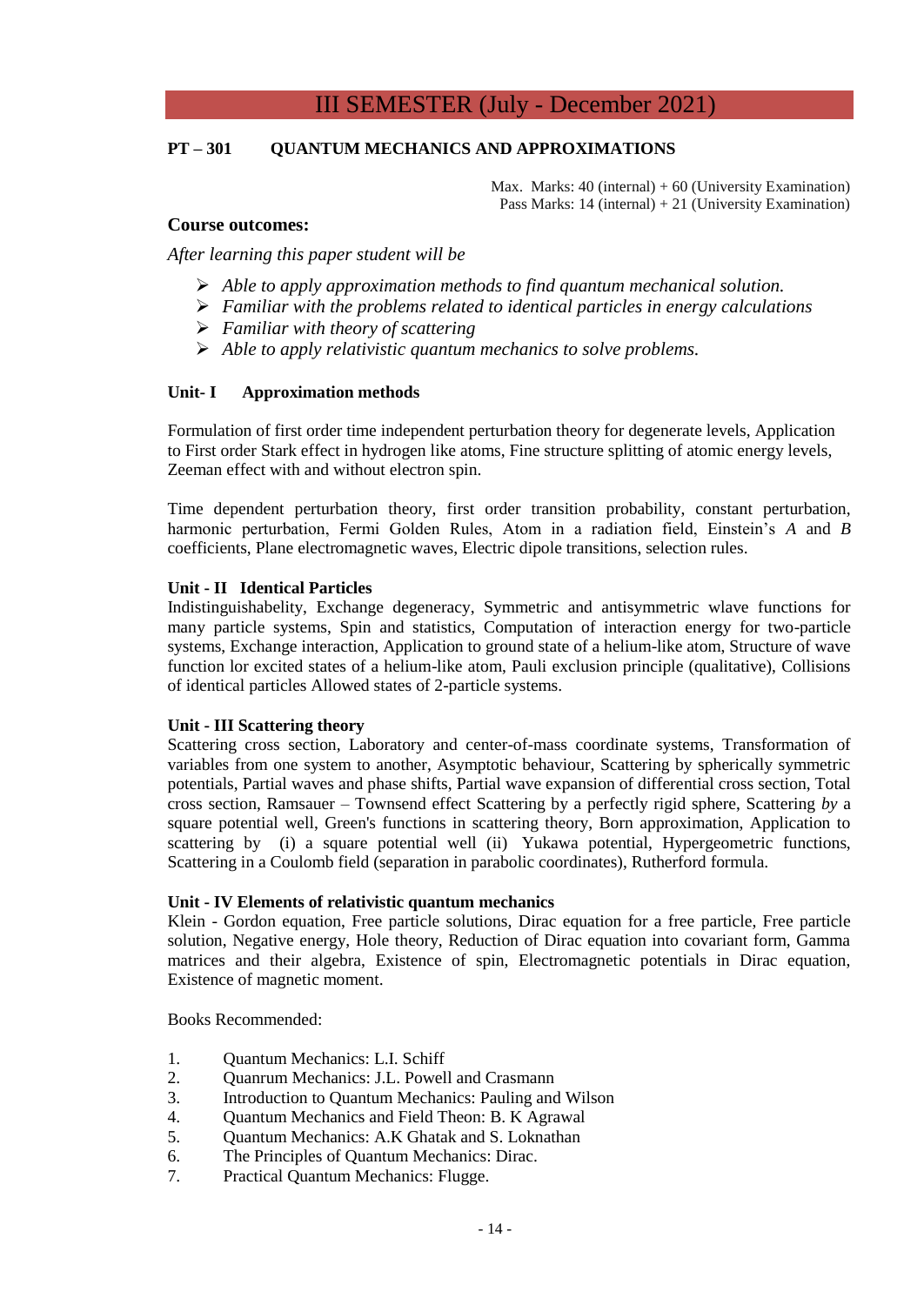# **PT – 302 ATOMIC PHYSICS AND MOLECULAR SPECTROSCOPY**

Max. Marks:  $40$  (internal) +  $60$  (University Examination) Pass Marks: 14 (internal) + 21 (University Examination)

#### **Course outcomes:**

*After learning this paper student will be* 

- *Able to draw energy levels for atoms.*
- *Familiar with various types of electron coupling in atoms*
- *Familiar with interaction of electromagnetic radiation with matter.*
- *Able to differentiate between rotational, vibrational and ro-vib spectra.*

#### Unit – I Atomic Physics I

Quantum states of one electron atom, atomic orbitals, Hydrogen spectrum, spectra of alkali elements, spin orbit (l-s) interaction and fine structure of alkali spectra, normal and anomalous Zeeman effect, Paschen back effect, Stark effect; two electron system, equivalent and non equivalent electrons, Pauli's exclusion principle, interaction energy, L-S and J-J coupling, Hyperfine structure, line broadening mechanisms.

Unit – II Atomic Physics II

Ionization of matter by charge particles, interaction of electromagnetic radiation with matter, stopping power and range, photo electric effect, Compton effect and pair production, radiation detection, gas filled counters, solid state counters, scintillation counter, photomultiplier tube, Cerenkov detector, nuclear emulsions, Betatron, electron synchrotron and proton synchrotron.

Unit III Rotational Spectra

Type of molecules: Linear, non-linear, symmetric top, asymmetric top, spherical top; rotational spectra of diatomic molecules as a rigid rotator, energy level diagram and spectra, rotational spectra of non rigid rotator, energy level diagram and spectra, intensity of rotational lines, applications of rotational spectra and pure rotational Raman spectra.

Unit – IV Vibrational and Vibrational-rotational Spectra

Vibrational energy of diatomic molecules, diatomic molecule as a simple oscillator, its energy level diagram and spectrum, Morse potential energy curve, molecules as vibrating rotator, vibration spectrum of diatomic molecules, PQR branches, infrared spectrometry, vibrational Raman spectroscopy, structure determination from Raman and IR spectroscopy.

- 1. Introducttion to Atomic Physics: H.E.White
- 2. Fundamentals of Molecular spectroscopy: C.N.Banwell and E.M.McCash
- 3. Spectra of diatomic molecules: Herzberg
- 4. Spectroscopy Vol.I&II: Walker and Straughen
- 5. Nuclear Physics: Kaplan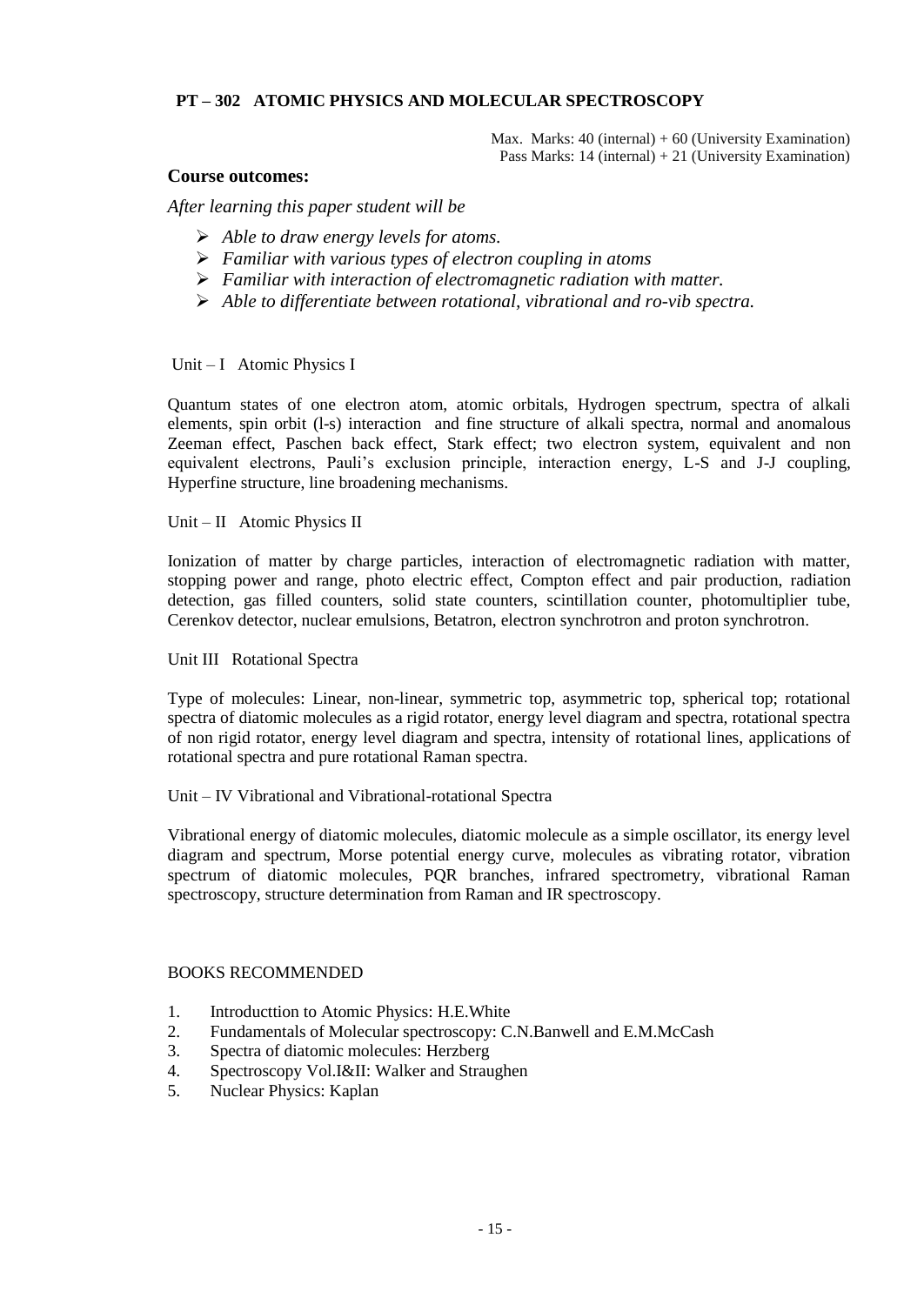# **PT – 303 CONDENSED MATTER PHYSICS – II**

Max. Marks:  $40$  (internal) +  $60$  (University Examination) Pass Marks: 14 (internal) + 21 (University Examination)

#### **Course outcomes:**

*After learning this paper student will be* 

- *Familiar with point defects in alloys.*
- *Familiar with magnetic properties of solids.*
- *Able to realize superconductivity in solids.*

Unit  $-I$  Point Defects and Alloys

Lattice vacancies, Interstials and their thermodynamical calculations, Features of point defects, Color centres, Formation of alloys, Order-disorder transformation, Elementary theory of order

Unit – II Dielectric and Ferroelectric

Static polarization: various types of polarization, Local fields, Clausius-Mossotti relation, Time dependent polarization and dielectric relation, Lyddane-Sachs-Teller relation, Ferroelectric crystals, Classification of ferroelectric crystals, polarization catastrophe, First and second order phase transitions, Idea of antiferroelectricity, Piezo-electricity and ferroelectricity

# Unit – III Magnetic Properties of Solids

Quantum theory of paramagnetism, Electrostatic origins of magnetic interactions. Singlet and triplet states and idea of calculation of singlet-triplet splitting. Exchange integral and Heissenberg interaction, derivation of the Spin or Heisenberg Hamiltonian. Ground state of the Heisenberg Ferromagnet and Spin Waves, Magnon dispersion relation. Idea of Antiferromagnetic and Ferrimagnetic orders, Anisotropy energy, Bloch Walls, Idea of ferrites

# Unit – IV Superconductivity

Concept of superconducting state, Thermodynamical properties of superconductors, London's equation and penetration depths, Magnetic properties and critical magnetic fields, Meissner effect, Flux quantization, Coherence length, Ginzburg-Landau theory, elements of BCS theory of superconductivity, Isotpe effect, DC and AC Josephson tunneling. Description and working of SQUID. A qualitative description of high Tc superconductivity in ceramic oxides.

- 1. Introduction to solid state physics: Kittel
- 2. Solid state Physics: Ashcroft and Marmin
- 3. Solid State Physics: Epifanov
- 4. Introduction to superconductivity: Kuper
- 5. Intermediate quantum theory of crystalline solids: Animalu
- 6. Solid state Physics: Zimam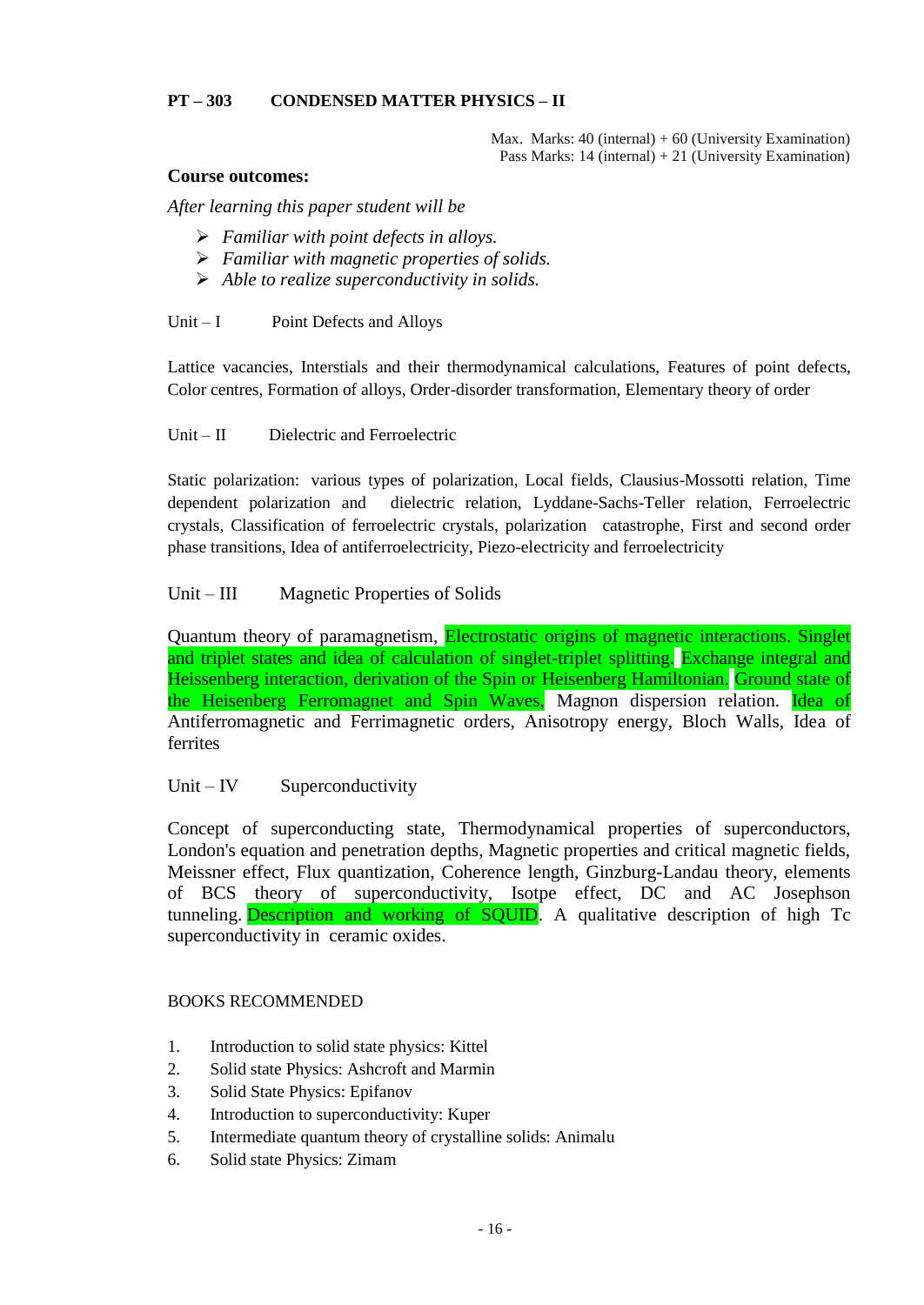#### **PT – 304 MICROWAVE AND OPTICAL COMMUNICATION**

Max. Marks:  $40$  (internal) +  $60$  (University Examination) Pass Marks: 14 (internal) + 21 (University Examination)

#### **Course outcomes:**

*After learning this paper student will be* 

- *Familiar with microwave generation and propagation.*
- *Familiar with different modes of propagation and microstrip line*
- *Able to learn about optical fibers and integrated electronics.*

#### Unit – I Microwave Generators and Solid State Devices

Transit time effect at high frequency, failure of triodes/diodes at high frequency, concept of velocity modulation and current modulation, Klystron, Operation and characteristic, Reflex Klystron, Magnetron, Principle of operation and microwave characteristics of Gunn diode and Impatt diode

#### Unit – II Microwave Propagation, Components and microstrip line

Wave propagation in circular wave-guide, TE and TM modes in circular wave guides, TEM modes in circular wave guides, Cavity resonators, Wave-guide Tee's (Magic Tee), S-parameters, strip type transmission lines, symmetric strip transmission line, asymmetric transmission line

#### Unit – III Optical Fibres

Basic optical laws and definitions, Optical fibre modes and configuration, Modal theory for circular waveguides, Solution of wave equation for **step-index optical** fibres, Power flow in step index fibres, Graded index fibres, WKJ analysis of the graded index fibres. Propagation constants, wave number diagrams and graphical analysis and derivation of expression for number of propagating modes in graded index fibres

Unit – IV Integrated optics

Idea of modes in asymmetric planer wave guide, Strip waveguide, Phase modulators,Mach-Zehnder interferometer and modulator, Optical directional couplers, PIN diode photodetectors, Avalanche photodiode detectors, Idea of optical fibre communication system

- 1. Microwave devices and circuits: Lio.
- 2. Microwave: Atwarter.
- 3. Microwave Engineering: Rizzi.
- 4. Optical fibre communication: Kaiser.
- 5. Optical electronics: Ghatak.
- 6. An introduction to optical fibres : Cherian.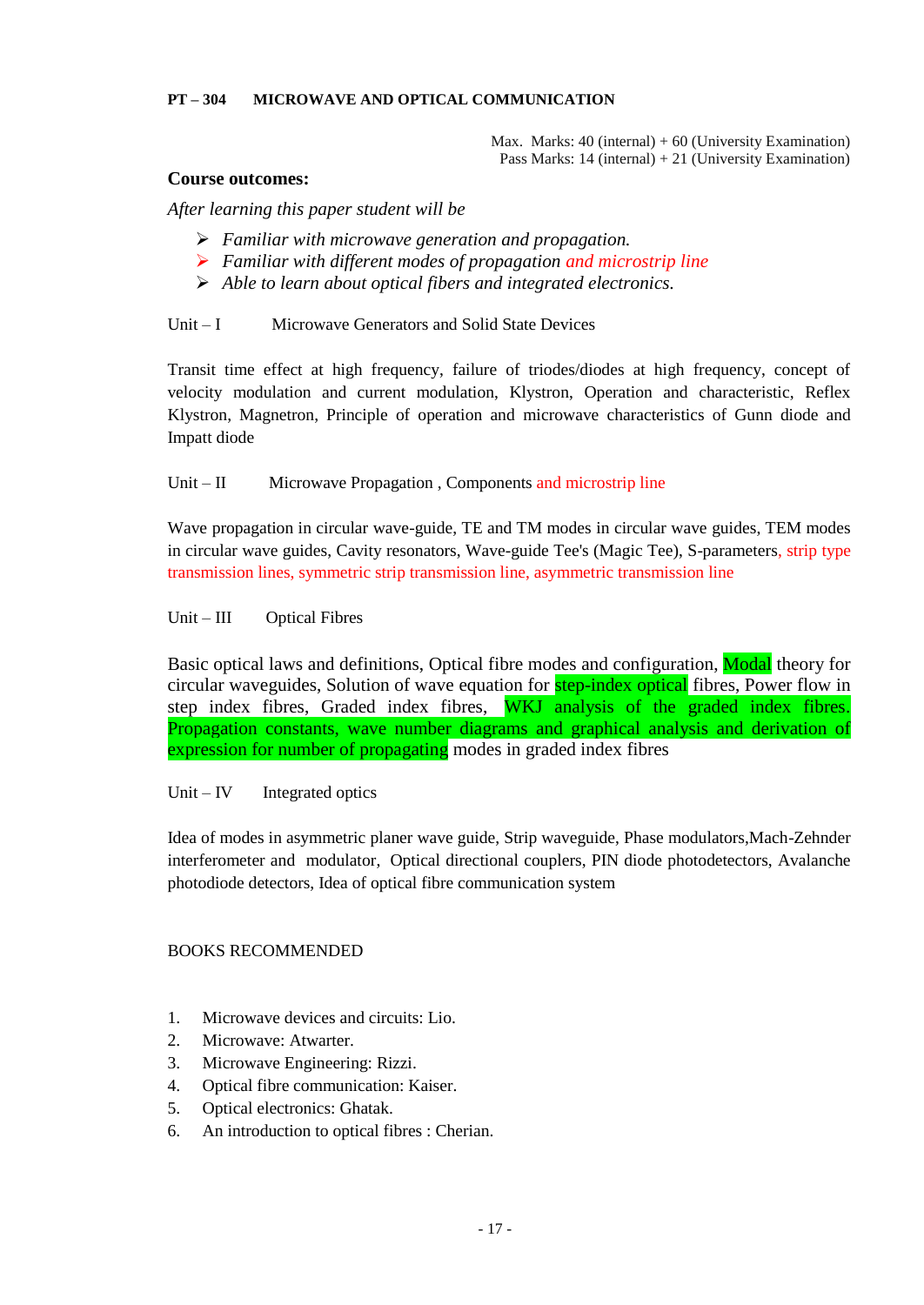# **PT – 305 MATERIALS SCIENCE – I**

Max. Marks:  $40$  (internal) +  $60$  (University Examination) Pass Marks: 14 (internal) + 21 (University Examination)

## **Course outcomes:**

*After learning this paper student will be* 

- *Able to classify materials in different categories*
- *Able to realize the concept of phase transition in materials.*
- *Familiar with the laws of diffusion in materials*
- *Familiar with the elastic and inelastic properties of materials..*

#### **Unit - I Classification of Materials**

Types of materials: Crystalline, Polycrystalline, Amorphous (Introduction and their structure), Elementary idea of polymers (structure and properties) methods of polymerization, Glasses: Structure and properties, Type of Glasses, Fracture in glasses, Composite Materials: Introduction, their types and properties, Different types of bonding, Medalung energy for ionic crystal.

#### **Unit - II Phase Transitions**

Thermodynamics of phase transformation, Free-energy calculation, I and II order transformation, Hume-Rothery rule, solid solution and types of solid solutions, Phase rule, One-, Two- component systems, Eutectic and peritectic phase diagrams, Lever rule, Phase diagrams of Mg-Al, Fe-C Kinetics of transformation, Homogeneous and heterogeneous nucleation, Growth kinetics.

# **Unit - III Diffusion in Materials and Microscopy**

Mechanism of diffusion, Energy of formation and motion, long distance motion, Rate theory of diffusion, Einstein relation (relation between diffusivity and mobility), Fick's laws of diffusion and solution of Fick's second law, Kirkendal effect, Experimental determination of Diffusion coefficient.

#### **Unit - IV Elastic and inelastic Behaviour**

Atomic models for elastic behaviour, Elastic deformation in single crystals, Elastic anisotropy, Elastic constant and elastic moduli (Cubic system, isotropic body), Rubber like elasticity, inelastic behaviour, Thermo-elastic effect and relaxation process, Idea of viscoelastic behaviour (Spring-Dashpot model), Determination of elastic constant of cubic crystals by ultrasonic wave propagation

- 1. Materials and Engineering. Raghavan
- 2. Introduction to Solids Wert and Thomson
- 3. Introduction to solids. L.V. Azaroff
- 4. Diffusion kinetics for atoms in crystals: Manning
- 5. Elements of Solid State Physics Ali Omar.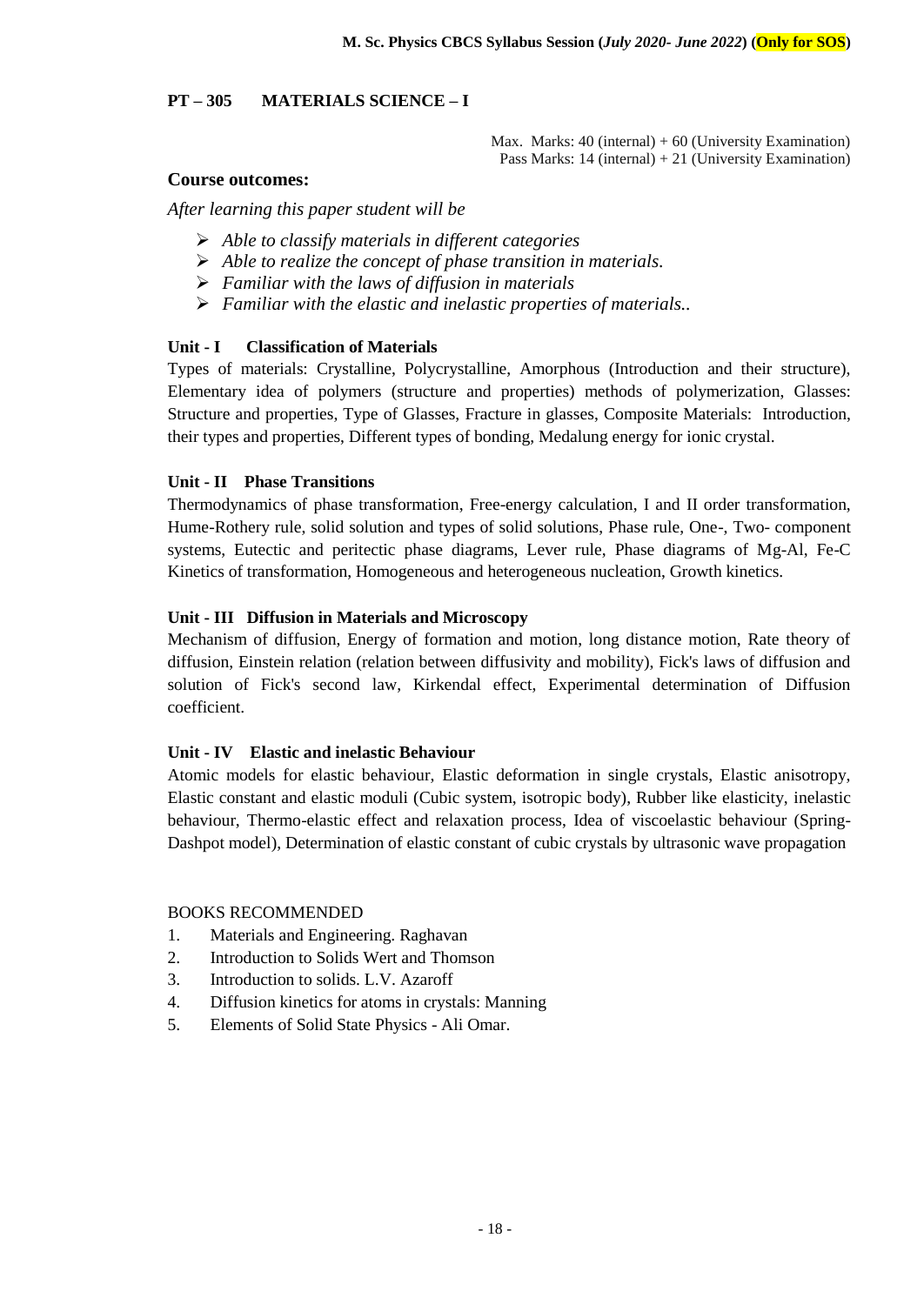# **PT – 306 ASSEMBLY LANGUAGE AND Python PROGRAMMING**

Max. Marks:  $40$  (internal) +  $60$  (University Examination) Pass Marks: 14 (internal) + 21 (University Examination)

#### **Course outcomes:**

*After learning this paper student will be* 

- *Able to understand elementary devices used in computer.*
- *Able to differentiate between low level language and high level languages used in computer*
- *Able to write program in assembly language.*
- *Able to write programme in Python to solve various physics problems.*

# **Unit – I Introduction to Computer Systems Organization, Machine representation of numbers and characters**

Components of a Computer System (Processor, Memory, Input/ Output), Introduction to number systems, Number systems conversion, Representation of binary numbers, Binary arithmetic, Boolean algebra. Truth tables, Canonical forms and switching equations, Simplification approaches. Examples: decoders, encoder, multiplexers, adders, etc., Memory devices (Flip-flops, registers etc.); Synchronous Sequential Circuits, Design of Random Access Memory; ROM, PROM and EPROM

# **Unit – II Concept of Assembly Language, mnemonics and programming**

Concept of machine language, Assembly language and assembler, Instruction set of 8085, Opcodes, Mnemonics, Instruction and data format, Addressing modes, Instruction set: data transfer group, arithmetic group, logical group, branch group and stack, I/O and machine control group. Programs based on above statements, addition and multiplication of eight bit numbers and sixteen bit numbers.

#### **Unit – III Introduction to Python programming**

How to begin with Python, standard syntax, case sensitivity, output and input statements, defining class, declaring variables, keywords, method, control statements : if, if-else-if, for loop; iteration statements: while, do—while, scope and life time of variable, operators, ; break, continuous and return statements, introduction to constructors,

#### **Unit – IV Python programming for numerical computational methods**

Solutions of transcendental equations: Bi-section method and Newton's Raphson Method. Solutions of a set of linear equations: Gauss elimination method. Forward and backward interpolation methods: Newton's and Gauss central methods. Numerical integrations: Trapezoidal formula, Simpson's rule and Monte Carlo method. Solution of differential equations: Runge-Kutta method

- 1. Microprocessor programming kit manual
- 2. Introduction to Microprocessor by Mathur
- 3. Numerical computational method by Patil and Verma
- 4. Java-the complete reference by Herbert Schildt
- 5. Intel 8080/8085 assembly language programming manual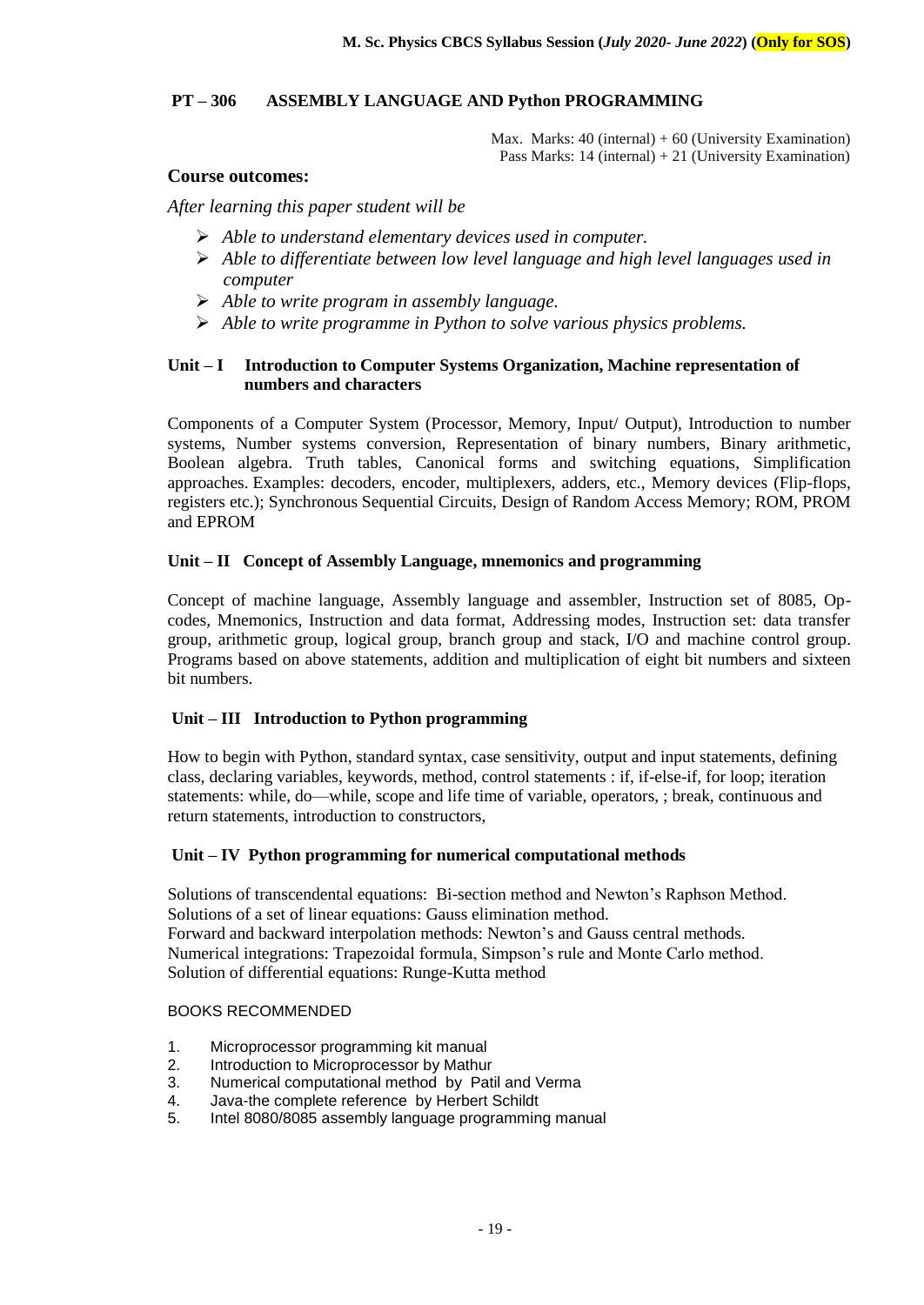# *IV SEMESTER (January - June 2022)*

# **PT – 401 NUCLEAR PHYSICS**

Max. Marks:  $40$  (internal) +  $60$  (University Examination) Pass Marks: 14 (internal) + 21 (University Examination)

#### **Course outcomes:**

*After learning this paper student will be* 

- *Familiar with two body problems with examples from nuclear physics.*
- *Familiar with different nuclear models and their applications.*
- *familiar with nuclear reactions.*

#### Unit –I Two body Problems

Binding energies and the Saturation of nuclear forces, Charge independence of nuclear force, The ground state of the deuteron (central forces), Comparison with experimental data on deuteron, Spin dependence of nuclear force, Tensor force, Neutron-proton scattering at low energies (below 10MeV), Cross-section, Laboratory and center of mass coordinate systems, Scattering length, Spin dependence of nuclear force, Singlet and triplet potentials, Effect of chemical binding, Coherent scattering of neutrons by protons (scattering by ortho- and para-hydrogen), Proton-Proton scattering at low energies (elementary theory), Exchange forces (elementary Yukawa theory).

#### Unit –II Nuclear Models

Liquid drop model, Semi empirical mass formula, Isobaric mass parabolae, Nuclear fission, The mass and energy distributions of the fission products, The energy release in fission, Application of liquid drop model to fission, Magic numbers, Single particle model of the nucleus, Spin-orbit coupling, Application to prediction of spin and magnetic moments (Schmidt values).

#### Unit - III Nuclear Decay

Beta particle spectra, The continuous spectrum, Neutrino hypothesis, Fermi theory of beta-decay (non-relativistic), Kurie plots, Comparative half lives, Allowed and forbidden transitions, Selection rules, Symmetry laws and the non-conservation of parity in beta-decay, Gamma transitions, Multipole moments (mathematical results of theory to be assumed), Selection rules, Internal conversion (qualitative only), Nuclear isomerism

#### Unit - IV Nuclear Reactions

Conservation laws for nuclear reactions, Q-value, The compound nucleus, Independence hypothesis, Resonances, Single level Breit-Wigner formula, Direct reaction (introductory ideas about stripping and pick-up reactions ),

- 1. Nuclear physics: Kaplan
- 2. Nuclear physics: Enge
- 3. Nuclear physics: Evans
- 4. Nuclear physics: Blatt and Wisskopf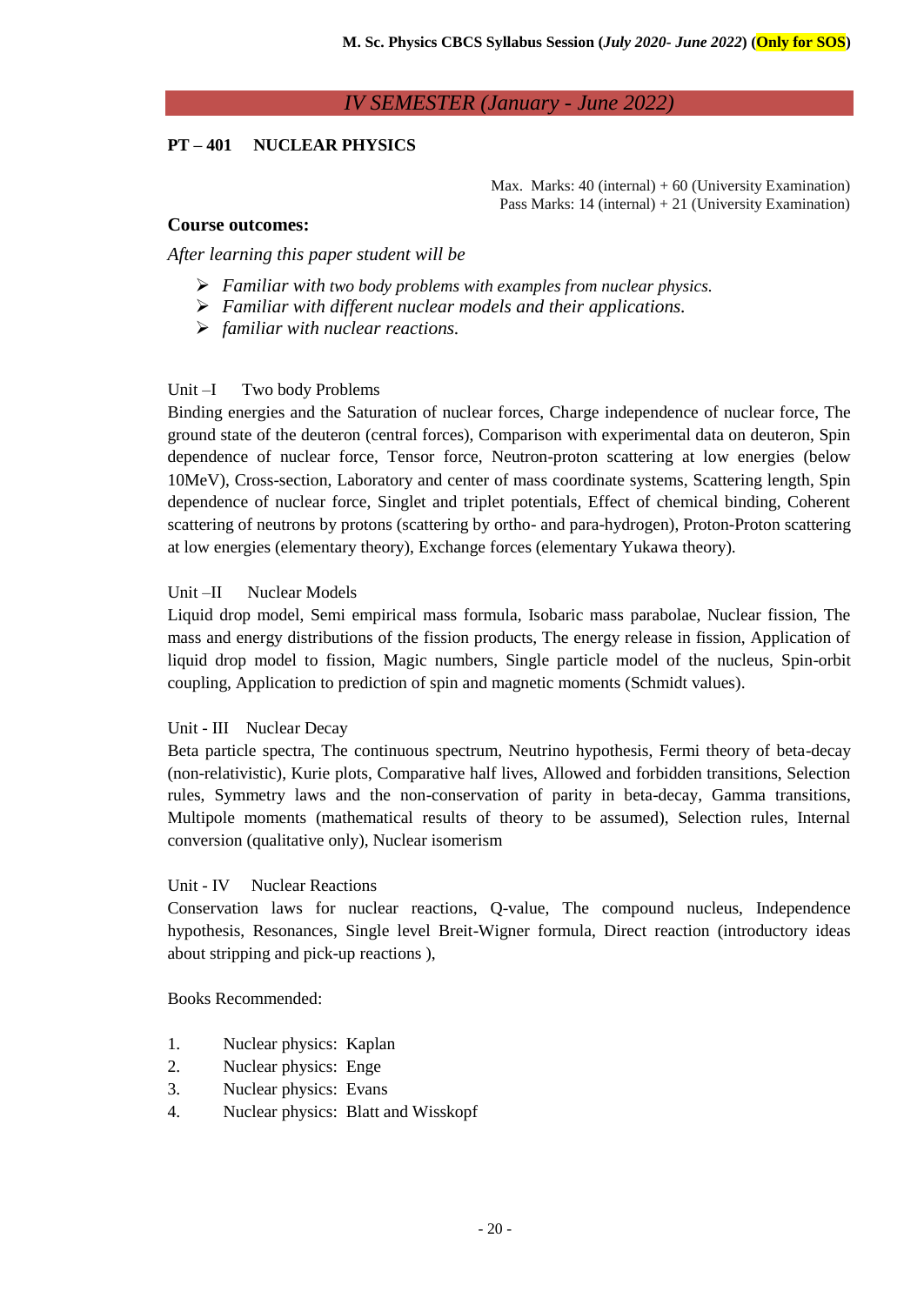# **PT – 402 STATISTICAL MECHANICS**

Max. Marks:  $40$  (internal) +  $60$  (University Examination) Pass Marks: 14 (internal) + 21 (University Examination)

#### **Course outcomes:**

*After learning this paper student will be* 

- *Familiar with micro-canonical, canonical and grand canonical ensembles.*
- *Familiar with the application of above concept to solve problems.*
- *familiar with the fluctuations in ensembles.*

#### Unit – I Micro canonical Ensemble

Concept of phase spaces, Liouville's theorem, Concept of Gibb's ensembles: micro canonical ensemble, canonical and grand canonical ensembles, Thermo-dynamical potential functions and their relations, Partition function of micro-canonical ensembles and its application to (a) classical ideal gas (b) Gibb's paradox, Sackur Tetrode equation.

Unit – II Canonical Ensemble

Canonical ensemble, Maxwell Boltzmann distribution, Maxwell's distribution of velocities and speeds, Boltzmann energy equipartition theorem, Rotational and vibrational partition function, Their application to diatomic molecules.

#### Unit – III Grand Canonical Ensemble

Grand canonical partition function, Derivation of Bose Einstein statistics, Weak and strong degeneracy, Applications of Bose Einstein statistics to Bose Einstein condensation and phase transition, Thermo-dynamical properties of an ideal Bose Einstein gas, Liquid helium and its properties, Two fluid model for liquid helium .

Grand canonical partition function and derivation of Fermi Dirac statistics (FD), FD degeneracy of electron gas in metals,

Unit –  $IV$  Fluctuations

Elementary discussion of fluctuations, Fluctuations in ensembles: (Microcanonical, canonical, grand canonical), One-dimensional random walk problem, Brownian motion, Electrical noise: (Nyquist theorem).

- 1. Statistical Mechanics: ESR Gopal
- 2. Statistical Mechanics: Huang
- 3. Statistical Mechanics: Mendle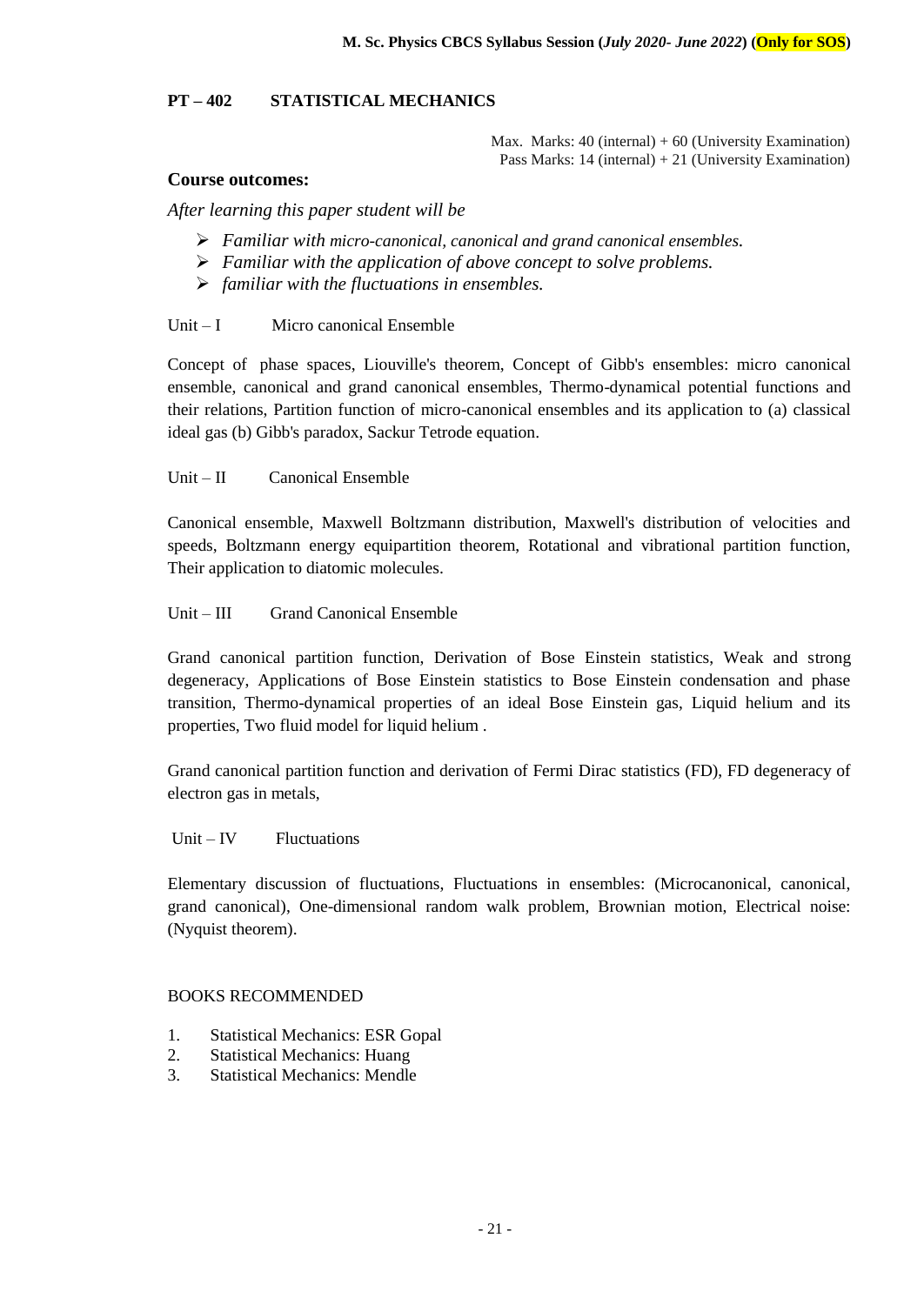#### **PT – 403 INSTRUMENTATION**

Max. Marks:  $40$  (internal) +  $60$  (University Examination) Pass Marks: 14 (internal) + 21 (University Examination)

# **Course outcomes:**

*After learning this paper student will be* 

- *Familiar with different devices used in temperature measurement.*
- *Familiar with the methods of crystal growth and characterization*
- *familiar with the instruments used in biomedical.*
- *familiar with the high resolution spectroscopy.*

#### **Unit – I Measurement of Temperature**

Temperature scales, mechanical temperature sensors, liquid filled sensors, platinum resistance thermometer, principle and construction of resistance thermometer circuits, thermistors and its measuring circuits, thermocouple and its circuits, solid state sensors, temperature measurement by radiation methods, optical pyrometers.

#### **Unit – II X-Rays and Crystal Growth Techniques**

X-ray spectrum, X-ray generating equipment, monochromators, powder and single crystal diffractometer, X-ray absorption meter, basic properties and uses of ESCA,

Theories of crystal growth, Growth of Single crystals from melt, Czocharlski method, Concept of annealing and quenching, Thin film deposition, Vacuum evaporation and chemical vapour deposition

#### **Unit – III Elements of high-resolution spectroscopy**

Principles of Mossbauer spectroscopy, applications of Mossbauer spectroscopy: chemical shift, quadrupole effects, effect of magnetic field; spin resonance spectroscopy: nature of spinning particles, interaction between spin and magnetic field, Larmor precession; introduction to magnetic resonance spectroscopy and its applications.

#### **Unit – IV Biomedical Instrumentation (ICT based Unit)**

Electrocardiography, ECG amplifiers, electrodes and leads, ECG recorder principles, types of ECG recorders, measurement of blood flow, magnetic blood flow recorder, ultrasonic blood flow meter, principles of ultrasonic measurement, ultrasonic imaging

- 1. Instrumentation devices and systems: G.S.Rangan et al
- 2. Handbook of X-ray: Kelbel
- 3. Biomedical Instrumentation: L.Cromwell et al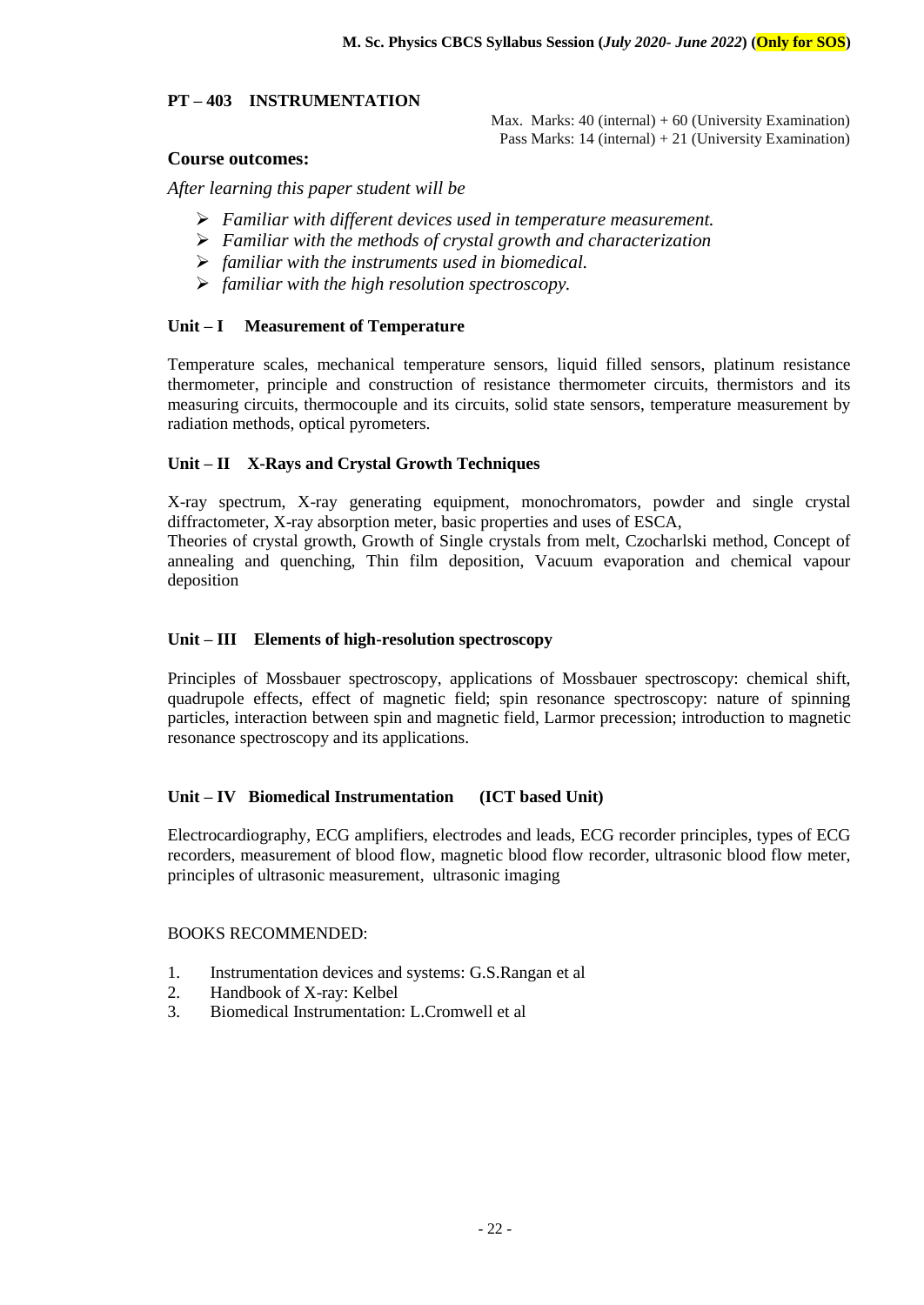## **PT – 404 INTEGRATED ELECTRONICS**

Max. Marks:  $40$  (internal) +  $60$  (University Examination) Pass Marks: 14 (internal) + 21 (University Examination)

# **Course outcomes:**

*After learning this paper student will be* 

- *Able to identify materials for integrated circuits.*
- *Familiar with the technology used in Integrated circuit fabrication.*
- *familiar with the instruments and methods used in preparing thin films.*
- *familiar with the fabrication technology related to the electronic devices.*

Unit – I Materials for Integrated Circuits

Electronic grade Silicon, Purification of metallurgical grade Silicon, Float zone crystal growing method, Czochralski method, Silicon lapping and polishing and Wafer preparation, Vapor phase epitaxy, Liquid phase epitaxy, Oxidation: thermal, dry and wet, Plasma oxidation.

#### Unit - II Integrated circuit fabrication technology

Optical lithography, photo mask, photo resist and process of lithography, idea of electron beam and X-ray lithography, Fabrication of monolithic diodes, fabrication of integrated transistors, Idea of buried layer, fabrication, Monolithic circuit layout design rules, isolation method, Monolithic FET, MOS FET processing, advantages and limitations of MOS devices.

Unit - III Growth of Thin Films

Evaporation theory, physical vapour deposition method, design construction of high vacuum coating unit, flash electron beam evaporation system, idea of DC sputtering system, idea of thick film circuits.

Unit - IV Diffusion and Ion Implantation

Doping by diffusion, Idea of diffusion profile, Error function and Gaussian profile methods, Ion implantation, advantages and disadvantages of ion implantation, Neutron doping, Basic monolithic integrated circuit, Fabrication of integrated and thin film resistor and capacitors: their equivalent circuits, Integrated inductor.

- 1. Fundamentals of Electronics: Millman and Halkias
- 2. Fundamentals of Electronics. Botkar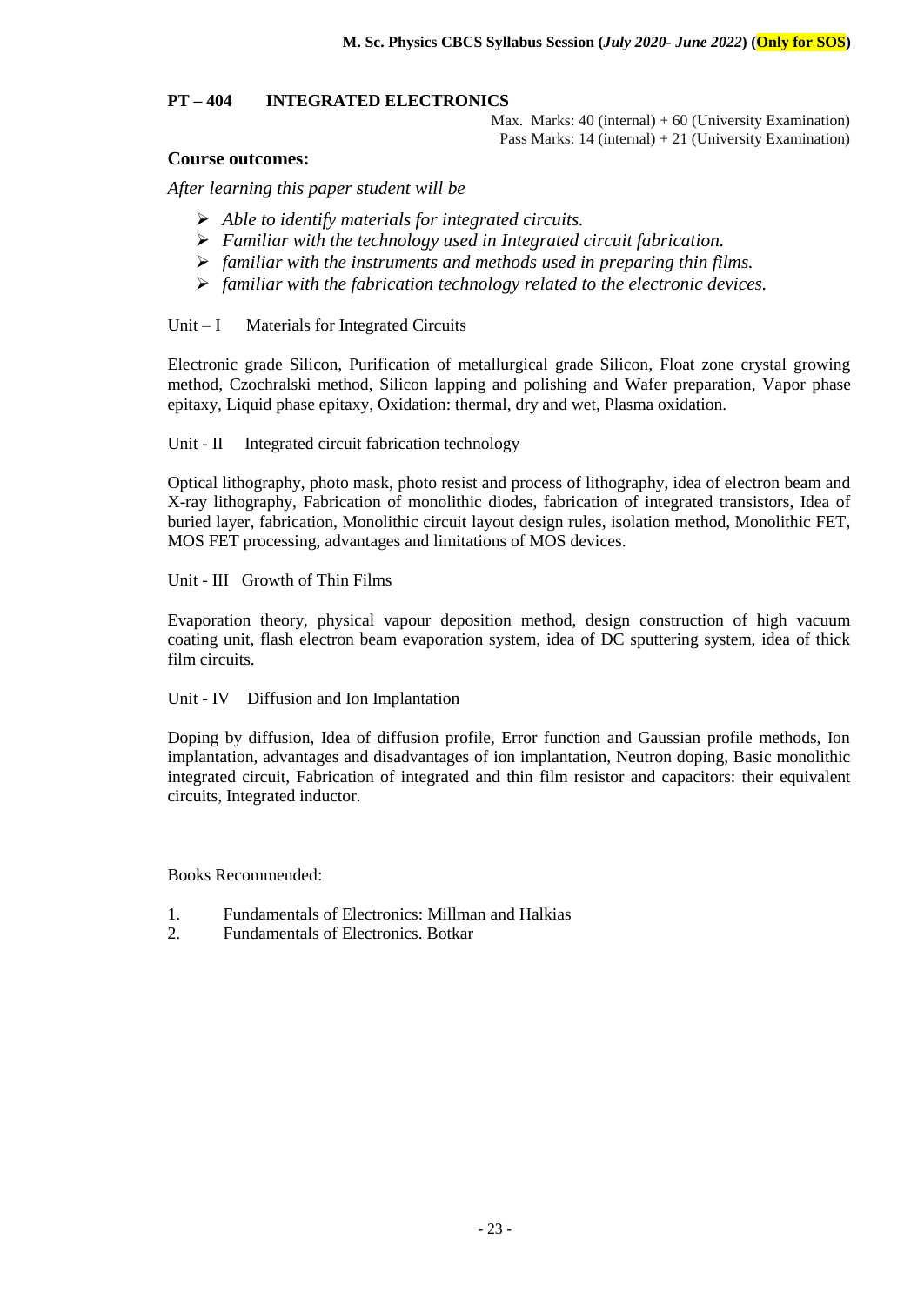#### **PT – 405 MATERIALS SCIENCE – II**

Max. Marks:  $40$  (internal) +  $60$  (University Examination) Pass Marks: 14 (internal) + 21 (University Examination)

#### **Course outcomes:**

*After learning this paper student will be* 

- *well acquaintance with dislocations in materials and plastic deformation.*
- *able to obtain results related to the transport properties of solids. .*
- *familiar with the electronic properties of materials in magnetic field*
- *familiar with the many electrons problem related to solids.*

Unit – I Dislocation and Plastic Deformation of Materials

Concept of dislocation, Dislocation of Movement, Stress field and strain energy of a dislocation, Forces on dislocation and between dislocations, Homogeneous nucleation of dislocations, Typical tensile stress-strain curve, Strength of a material, Work hardening by impurity atoms, yield drops, Shear strength of perfect and real solids, Creeps and their mechanism, Toughness, Fatigue, Methods of observing dislocations (their introduction, merits and demerits).

#### Unit – II Transport Properties of Solids

Electrical conductivity of metals and alloys, Extrinsic, intrinsic semiconductors and amorphous semiconductors, Scattering of electrons by phonons, impurity, etc, Relaxation time, Carrier mobility and its temperature dependence, Mathiesson's rule for resistivity, temperature dependence of metallic resistivity.

Unit- III Degradation of materials, electronic properties in magnetic field

Mechanism of oxidation, Oxidation-resistant materials, Corrosion and protection against it. Experimental methods in Fermi surface studies. Classical theory of magneto-conductivity, Cyclotron resonance, k-space analysis of motion in uniform magnetic field, de Hass von Alphon effect, Ultrasonic attenuation and skin effect.

Unit-IV Many Electron Problem in Solids

Interacting electron gas; concept of many electron system, Thomas-Fremi Theory, Hartree and Hartree-Fock approximation. Application of HF theory to free electrons, Correlation energy, Lindhardt theory and Thomas-Fermi theory of screening, Plasma oscillations in free electron gas, Dielectric function of an electron gas in random phase approximation, strongly interacting Fermi system, Idea of Landau's quasi-particle theory of Fermi liquid, Interaction of electron with acoustic and optical phonon, Polarons,

- 1. Introduction to Dislocations: Hull
- 2. Material Science and Engineering: Raghwan
- 3. Solid Slate Physics: Ashcroft and Mormin
- 4. Introduction to Solid Slate Physics Kittel
- 5. Introduction to Superconductivity Roseinnes and Rhodrick
- 6. Quantum theory of Solids -Kittel
- 7. Theoretical Solid State Physic Huang.